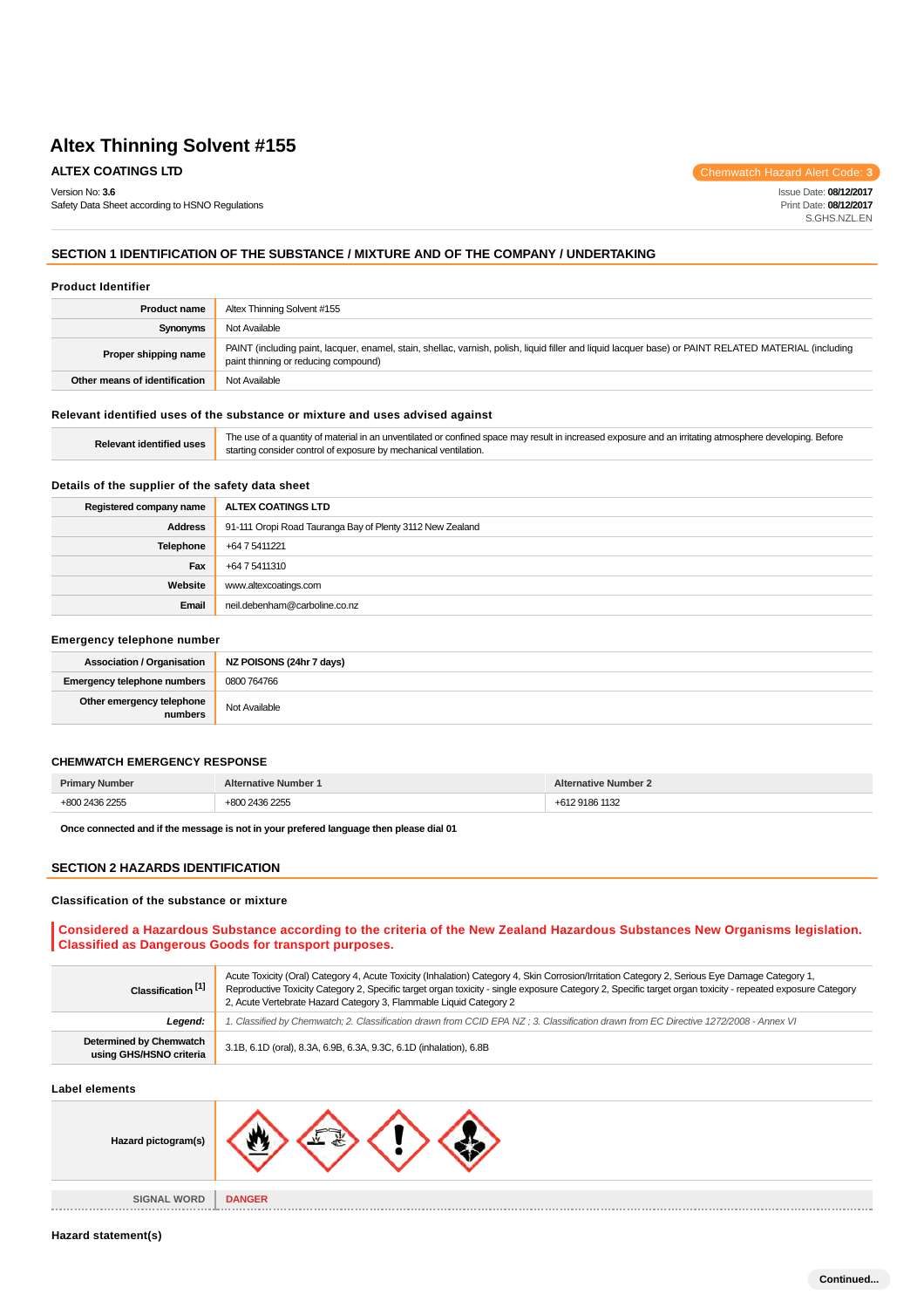| H302             | Harmful if swallowed.                                              |  |  |
|------------------|--------------------------------------------------------------------|--|--|
| H332             | Harmful if inhaled.                                                |  |  |
| H315             | Causes skin irritation.                                            |  |  |
| H318             | Causes serious eye damage.                                         |  |  |
| H361             | Suspected of damaging fertility or the unborn child.               |  |  |
| H371             | May cause damage to organs.                                        |  |  |
| H373             | May cause damage to organs through prolonged or repeated exposure. |  |  |
| H433             | Harmful to terrestrial vertebrates                                 |  |  |
| H <sub>225</sub> | Highly flammable liquid and vapour.                                |  |  |

# **Precautionary statement(s) Prevention**

| P <sub>201</sub> | Obtain special instructions before use.                                           |  |  |
|------------------|-----------------------------------------------------------------------------------|--|--|
| P210             | Keep away from heat/sparks/open flames/hot surfaces. - No smoking.                |  |  |
| P <sub>233</sub> | Keep container tightly closed.                                                    |  |  |
| P <sub>260</sub> | Do not breathe dust/fume/gas/mist/vapours/spray.                                  |  |  |
| P <sub>271</sub> | Use in a well-ventilated area.                                                    |  |  |
| P <sub>280</sub> | Wear protective gloves/protective clothing/eye protection/face protection.        |  |  |
| P <sub>281</sub> | Use personal protective equipment as required.                                    |  |  |
| P <sub>240</sub> | Ground/bond container and receiving equipment.                                    |  |  |
| P <sub>241</sub> | Use explosion-proof electrical/ventilating/lighting/intrinsically safe equipment. |  |  |
| P <sub>242</sub> | Use only non-sparking tools.                                                      |  |  |
| P <sub>243</sub> | Take precautionary measures against static discharge.                             |  |  |
| P <sub>270</sub> | Do not eat, drink or smoke when using this product.                               |  |  |

# **Precautionary statement(s) Response**

| P305+P351+P338 | IF IN EYES: Rinse cautiously with water for several minutes. Remove contact lenses, if present and easy to do. Continue rinsing. |  |  |
|----------------|----------------------------------------------------------------------------------------------------------------------------------|--|--|
| P308+P313      | IF exposed or concerned: Get medical advice/attention.                                                                           |  |  |
| P309+P311      | IF exposed or if you feel unwell: Call a POISON CENTER or doctor/physician.                                                      |  |  |
| P310           | Immediately call a POISON CENTER or doctor/physician.                                                                            |  |  |
| P362           | Take off contaminated clothing and wash before reuse.                                                                            |  |  |
| P370+P378      | In case of fire: Use alcohol resistant foam or normal protein foam for extinction.                                               |  |  |
| P301+P312      | IF SWALLOWED: Call a POISON CENTER or doctor/physician if you feel unwell.                                                       |  |  |
| P302+P352      | IF ON SKIN: Wash with plenty of soap and water.                                                                                  |  |  |
| P303+P361+P353 | IF ON SKIN (or hair): Remove/Take off immediately all contaminated clothing. Rinse skin with water/shower.                       |  |  |
| P304+P340      | IF INHALED: Remove victim to fresh air and keep at rest in a position comfortable for breathing.                                 |  |  |
| P330           | Rinse mouth.                                                                                                                     |  |  |
| P332+P313      | If skin irritation occurs: Get medical advice/attention.                                                                         |  |  |

## **Precautionary statement(s) Storage**

| <b>DA02.</b><br>. Do2E | 210<br>. Keep cool.<br>n moll-ventilated place. |  |
|------------------------|-------------------------------------------------|--|
| P405                   |                                                 |  |

## **Precautionary statement(s) Disposal**

**P501** Dispose of contents/container in accordance with local regulations.

# **SECTION 3 COMPOSITION / INFORMATION ON INGREDIENTS**

# **Substances**

See section below for composition of Mixtures

# **Mixtures**

| <b>CAS No</b> | %[weight] | Name                                                    |
|---------------|-----------|---------------------------------------------------------|
| 108-88-3      | 60-70     | toluene<br>__                                           |
| 78-93-3       | 20-30     | methyl ethyl ketone                                     |
| 71-36-3       | 1-10      | n-butanol                                               |
| 108-65-6      | 1-10      | propylene glycol monomethyl ether acetate, alpha-isomer |

# **SECTION 4 FIRST AID MEASURES**

NZ Poisons Centre 0800 POISON (0800 764 766) | NZ Emergency Services: 111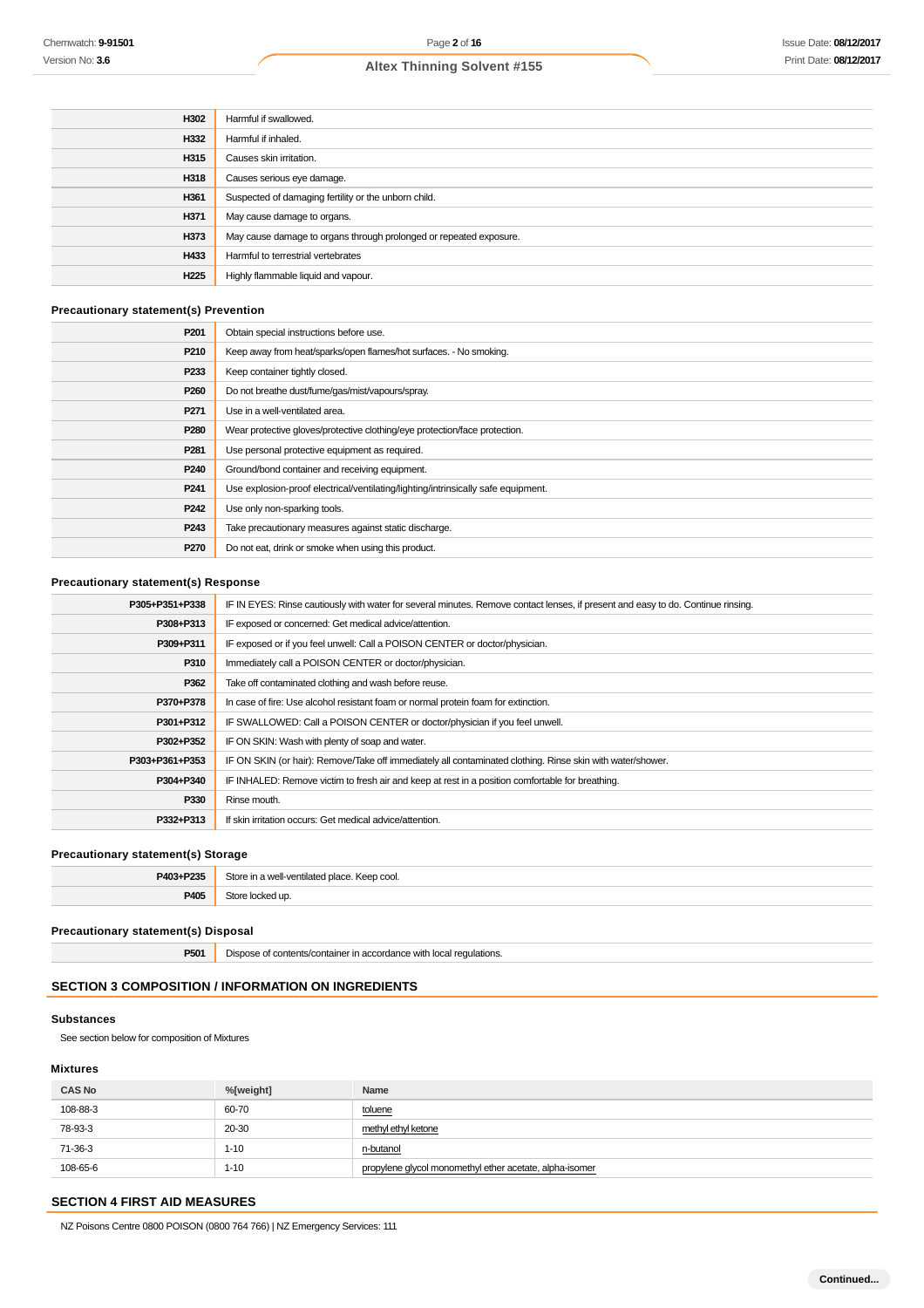### **Description of first aid measures**

| <b>Eye Contact</b>  | If this product comes in contact with the eyes:<br>In Immediately hold eyelids apart and flush the eye continuously with running water.<br>Ensure complete irrigation of the eye by keeping eyelids apart and away from eye and moving the eyelids by occasionally lifting the upper and lower lids.<br>► Continue flushing until advised to stop by the Poisons Information Centre or a doctor, or for at least 15 minutes.<br>Transport to hospital or doctor without delay.<br>▶ Removal of contact lenses after an eye injury should only be undertaken by skilled personnel.                                                                                                                                                |
|---------------------|----------------------------------------------------------------------------------------------------------------------------------------------------------------------------------------------------------------------------------------------------------------------------------------------------------------------------------------------------------------------------------------------------------------------------------------------------------------------------------------------------------------------------------------------------------------------------------------------------------------------------------------------------------------------------------------------------------------------------------|
| <b>Skin Contact</b> | If skin contact occurs:<br>Inmediately remove all contaminated clothing, including footwear.<br>Flush skin and hair with running water (and soap if available).<br>$\blacktriangleright$ Seek medical attention in event of irritation.                                                                                                                                                                                                                                                                                                                                                                                                                                                                                          |
| Inhalation          | If fumes or combustion products are inhaled remove from contaminated area.<br>Lay patient down. Keep warm and rested.<br>► Prostheses such as false teeth, which may block airway, should be removed, where possible, prior to initiating first aid procedures.<br>▶ Apply artificial respiration if not breathing, preferably with a demand valve resuscitator, bag-valve mask device, or pocket mask as trained. Perform CPR if<br>necessary.<br>Transport to hospital, or doctor.                                                                                                                                                                                                                                             |
| Ingestion           | If swallowed do <b>NOT</b> induce vomiting.<br>If vomiting occurs, lean patient forward or place on left side (head-down position, if possible) to maintain open airway and prevent aspiration.<br>• Observe the patient carefully.<br>▶ Never give liquid to a person showing signs of being sleepy or with reduced awareness; i.e. becoming unconscious.<br>Give water to rinse out mouth, then provide liquid slowly and as much as casualty can comfortably drink.<br>$\blacktriangleright$ Seek medical advice.<br>Avoid giving milk or oils.<br>Avoid giving alcohol.<br>If spontaneous vomiting appears imminent or occurs, hold patient's head down, lower than their hips to help avoid possible aspiration of vomitus. |

#### **Indication of any immediate medical attention and special treatment needed**

Any material aspirated during vomiting may produce lung injury. Therefore emesis should not be induced mechanically or pharmacologically. Mechanical means should be used if it is considered necessary to evacuate the stomach contents; these include gastric lavage after endotracheal intubation. If spontaneous vomiting has occurred after ingestion, the patient should be monitored for difficult breathing, as adverse effects of aspiration into the lungs may be delayed up to 48 hours.

- To treat poisoning by the higher aliphatic alcohols (up to C7):
- Gastric lavage with copious amounts of water It may be beneficial to instill 60 ml of mineral oil into the stomach.
- Oxygen and artificial respiration as needed.
- 
- Electrolyte balance: it may be useful to start 500 ml. M/6 sodium bicarbonate intravenously but maintain a cautious and conservative attitude toward electrolyte replacement unless shock or severe acidosis threatens.
- ▶ To protect the liver, maintain carbohydrate intake by intravenous infusions of glucose.
- Haemodialysis if coma is deep and persistent. [GOSSELIN, SMITH HODGE: Clinical Toxicology of Commercial Products, Ed 5)

#### BASIC TREATMENT

- ----------------------------------------------------------------- -----------------------------------------------------------------
- **Establish a patent airway with suction where necessary.**
- Watch for signs of respiratory insufficiency and assist ventilation as necessary
- Administer oxygen by non-rebreather mask at 10 to 15 l/min.
- **Monitor and treat, where necessary, for shock.**
- **Monitor and treat, where necessary, for pulmonary oedema.**
- Anticipate and treat, where necessary, for seizures.
- DO NOT use emetics. Where ingestion is suspected rinse mouth and give up to 200 ml water (5 ml/kg recommended) for dilution where patient is able to swallow, has a strong gag reflex and does not drool.
- Give activated charcoal.

# ----------------------------------------------------------------- -----------------------------------------------------------------

### ADVANCED TREATMENT

- Consider orotracheal or nasotracheal intubation for airway control in unconscious patient or where respiratory arrest has occurred.
- **Positive-pressure ventilation using a bag-valve mask might be of use.**
- **Monitor and treat, where necessary, for arrhythmias.**
- Start an IV D5W TKO. If signs of hypovolaemia are present use lactated Ringers solution. Fluid overload might create complications.
- If the patient is hypoglycaemic (decreased or loss of consciousness, tachycardia, pallor, dilated pupils, diaphoresis and/or dextrose strip or glucometer readings below 50 mg), give 50%
- dextrose.
- Hypotension with signs of hypovolaemia requires the cautious administration of fluids. Fluid overload might create complications.
- Drug therapy should be considered for pulmonary oedema.
- **Treat seizures with diazepam.**
- Proparacaine hydrochloride should be used to assist eye irrigation.

#### ----------------------------------------------------------------- EMERGENCY DEPARTMENT

- ----------------------------------------------------------------- Laboratory analysis of complete blood count, serum electrolytes, BUN, creatinine, glucose, urinalysis, baseline for serum aminotransferases (ALT and AST), calcium, phosphorus and magnesium, may assist in establishing a treatment regime. Other useful analyses include anion and osmolar gaps, arterial blood gases (ABGs), chest radiographs and electrocardiograph.
- Positive end-expiratory pressure (PEEP)-assisted ventilation may be required for acute parenchymal injury or adult respiratory distress syndrome.
- Acidosis may respond to hyperventilation and bicarbonate therapy.
- Haemodialysis might be considered in patients with severe intoxication.
- Consult a toxicologist as necessary. BRONSTEIN, A.C. and CURRANCE, P.L. EMERGENCY CARE FOR HAZARDOUS MATERIALS EXPOSURE: 2nd Ed. 1994

#### For C8 alcohols and above.

Symptomatic and supportive therapy is advised in managing patients.

- Following acute or short term repeated exposures to toluene:
- F Toluene is absorbed across the alveolar barrier, the blood/air mixture being 11.2/15.6 (at 37 degrees C.) The concentration of toluene, in expired breath, is of the order of 18 ppm following sustained exposure to 100 ppm. The tissue/blood proportion is 1/3 except in adipose where the proportion is 8/10.
- Metabolism by microsomal mono-oxygenation, results in the production of hippuric acid. This may be detected in the urine in amounts between 0.5 and 2.5 g/24 hr which represents, on average 0.8 gm/gm of creatinine. The biological half-life of hippuric acid is in the order of 1-2 hours.
- Primary threat to life from ingestion and/or inhalation is respiratory failure.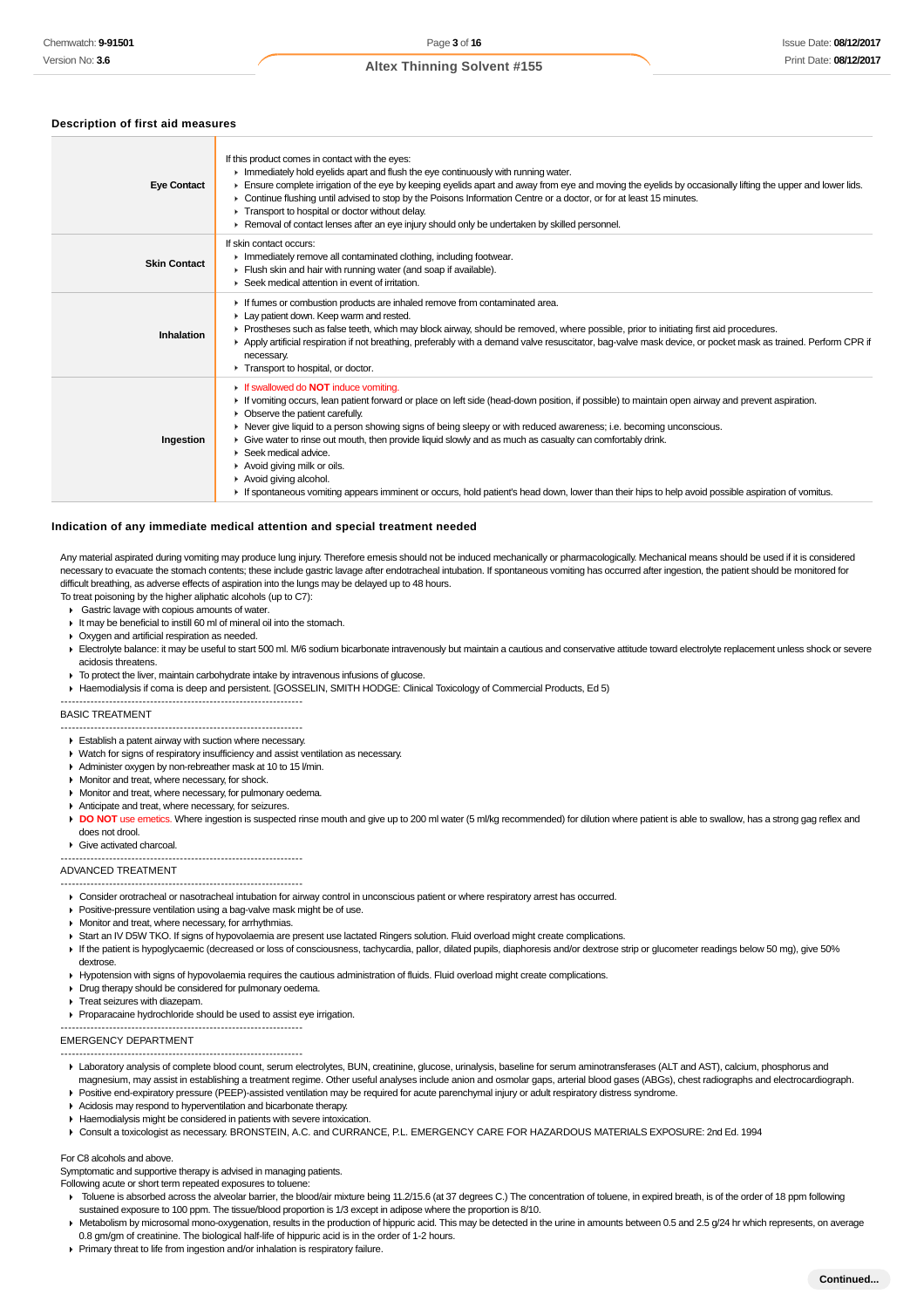- Patients should be quickly evaluated for signs of respiratory distress (eg cyanosis, tachypnoea, intercostal retraction, obtundation) and given oxygen. Patients with inadequate tidal volumes or poor arterial blood gases (pO2 <50 mm Hg or pCO2 > 50 mm Hg) should be intubated.
- Arrhythmias complicate some hydrocarbon ingestion and/or inhalation and electrocardiographic evidence of myocardial damage has been reported; intravenous lines and cardiac monitors should be established in obviously symptomatic patients. The lungs excrete inhaled solvents, so that hyperventilation improves clearance.
- A chest x-ray should be taken immediately after stabilisation of breathing and circulation to document aspiration and detect the presence of pneumothorax.
- Epinephrine (adrenaline) is not recommended for treatment of bronchospasm because of potential myocardial sensitisation to catecholamines. Inhaled cardioselective bronchodilators (e.g. Alupent, Salbutamol) are the preferred agents, with aminophylline a second choice.
- Lavage is indicated in patients who require decontamination; ensure use.

### BIOLOGICAL EXPOSURE INDEX - BEI

These represent the determinants observed in specimens collected from a healthy worker exposed at the Exposure Standard (ES or TLV):

| Determinant            | Index              | Sampling Time                   | Comments |
|------------------------|--------------------|---------------------------------|----------|
| o-Cresol in urine      | $0.5 \text{ mq/L}$ | End of shift                    |          |
| Hippuric acid in urine | 1.6 g/g creatinine | End of shift                    | B. NS    |
| Toluene in blood       | $0.05$ mg/L        | Prior to last shift of workweek |          |

NS: Non-specific determinant; also observed after exposure to other material

B: Background levels occur in specimens collected from subjects NOT exposed

## **SECTION 5 FIREFIGHTING MEASURES**

## **Extinguishing media**

- Alcohol stable foam.
- Dry chemical powder.
- BCF (where regulations permit).
- ▶ Carbon dioxide.
- Water spray or fog Large fires only.

### **Special hazards arising from the substrate or mixture**

|  | Fire Incompatibility   ▶ Avoid contamination with oxidising agents i.e. nitrates, oxidising acids, chlorine bleaches, pool chlorine etc. as ignition may result |
|--|-----------------------------------------------------------------------------------------------------------------------------------------------------------------|
|--|-----------------------------------------------------------------------------------------------------------------------------------------------------------------|

# **Advice for firefighters**

| <b>Fire Fighting</b>         | Alert Fire Brigade and tell them location and nature of hazard.<br>• May be violently or explosively reactive.<br>▶ Wear breathing apparatus plus protective gloves in the event of a fire.<br>► Prevent, by any means available, spillage from entering drains or water course.<br>• Consider evacuation (or protect in place).<br>Fight fire from a safe distance, with adequate cover.<br>If safe, switch off electrical equipment until vapour fire hazard removed.<br>• Use water delivered as a fine spray to control the fire and cool adjacent area.<br>Avoid spraying water onto liquid pools.<br>Do not approach containers suspected to be hot.<br>• Cool fire exposed containers with water spray from a protected location.<br>If safe to do so, remove containers from path of fire. |
|------------------------------|----------------------------------------------------------------------------------------------------------------------------------------------------------------------------------------------------------------------------------------------------------------------------------------------------------------------------------------------------------------------------------------------------------------------------------------------------------------------------------------------------------------------------------------------------------------------------------------------------------------------------------------------------------------------------------------------------------------------------------------------------------------------------------------------------|
| <b>Fire/Explosion Hazard</b> | Liquid and vapour are highly flammable.<br>Severe fire hazard when exposed to heat, flame and/or oxidisers.<br>• Vapour may travel a considerable distance to source of ignition.<br>► Heating may cause expansion or decomposition leading to violent rupture of containers.<br>• On combustion, may emit toxic fumes of carbon monoxide (CO).<br>Combustion products include:<br>carbon dioxide (CO2)<br>other pyrolysis products typical of burning organic material.<br><b>Contains low boiling substance:</b> Closed containers may rupture due to pressure buildup under fire conditions.                                                                                                                                                                                                    |

# **SECTION 6 ACCIDENTAL RELEASE MEASURES**

**Personal precautions, protective equipment and emergency procedures** See section 8

## **Environmental precautions**

See section 12

## **Methods and material for containment and cleaning up**

| <b>Minor Spills</b> | Remove all ignition sources.<br>• Clean up all spills immediately.<br>Avoid breathing vapours and contact with skin and eyes.<br>Control personal contact with the substance, by using protective equipment.<br>Contain and absorb small quantities with vermiculite or other absorbent material.<br>$\triangleright$ Wipe up.<br>▶ Collect residues in a flammable waste container. |
|---------------------|--------------------------------------------------------------------------------------------------------------------------------------------------------------------------------------------------------------------------------------------------------------------------------------------------------------------------------------------------------------------------------------|
| <b>Major Spills</b> | • Clear area of personnel and move upwind.<br>Alert Fire Brigade and tell them location and nature of hazard.<br>• May be violently or explosively reactive.<br>▶ Wear breathing apparatus plus protective gloves.<br>Prevent, by any means available, spillage from entering drains or water course.<br>• Consider evacuation (or protect in place).                                |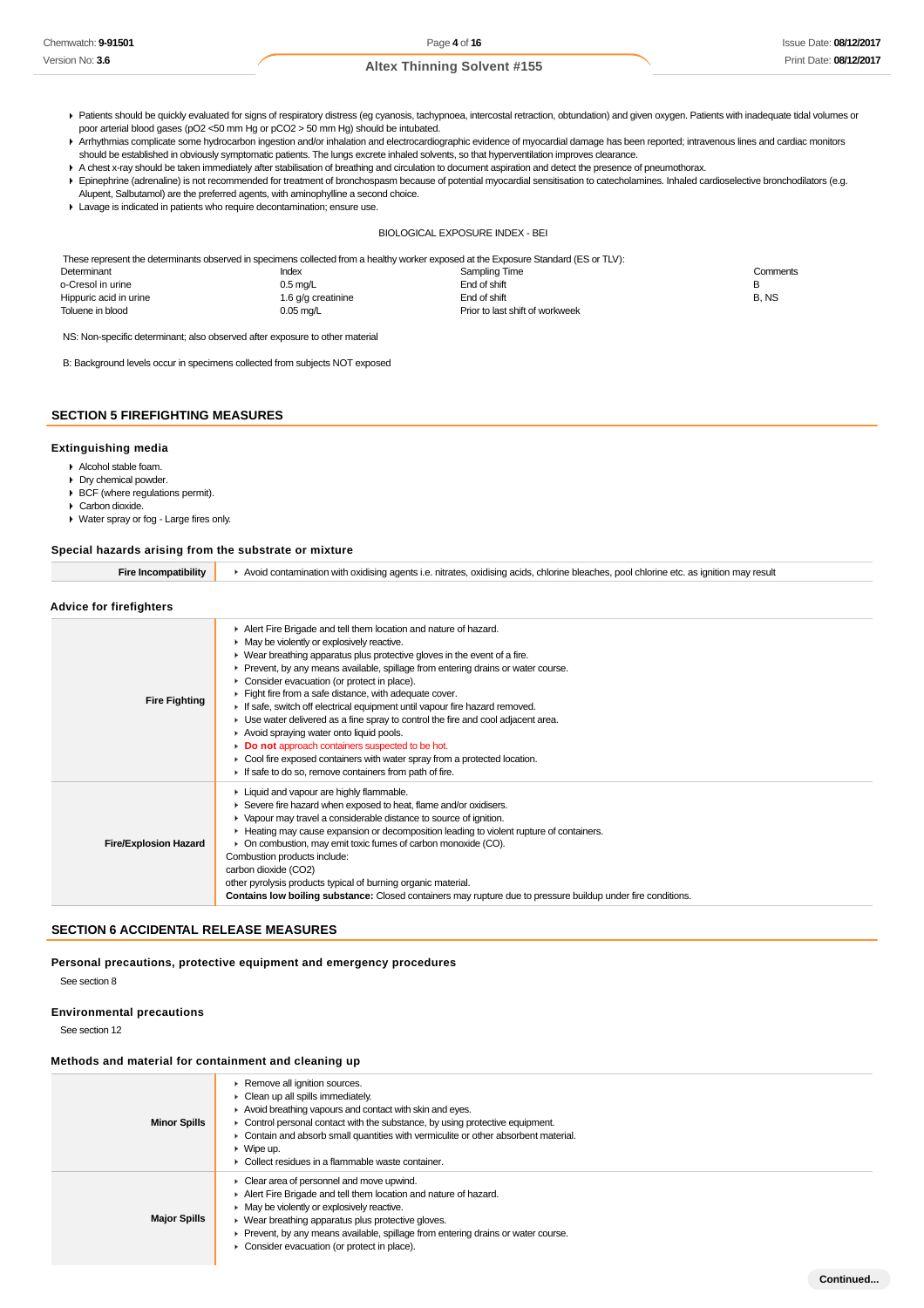▶ No smoking, naked lights or ignition sources. **Increase ventilation.** ► Stop leak if safe to do so. Water spray or fog may be used to disperse /absorb vapour. Contain spill with sand, earth or vermiculite. Use only spark-free shovels and explosion proof equipment. ► Collect recoverable product into labelled containers for recycling. Absorb remaining product with sand, earth or vermiculite. Collect solid residues and seal in labelled drums for disposal. Wash area and prevent runoff into drains. If contamination of drains or waterways occurs, advise emergency services.

Personal Protective Equipment advice is contained in Section 8 of the SDS.

# **SECTION 7 HANDLING AND STORAGE**

### **Precautions for safe handling**

| Safe handling            | • Containers, even those that have been emptied, may contain explosive vapours.<br>▶ Do NOT cut, drill, grind, weld or perform similar operations on or near containers.<br>Contains low boiling substance:<br>Storage in sealed containers may result in pressure buildup causing violent rupture of containers not rated appropriately.<br>• Check for bulging containers.<br>• Vent periodically<br>Always release caps or seals slowly to ensure slow dissipation of vapours<br>Electrostatic discharge may be generated during pumping - this may result in fire.<br>Ensure electrical continuity by bonding and grounding (earthing) all equipment.<br>F Restrict line velocity during pumping in order to avoid generation of electrostatic discharge (<=1 m/sec until fill pipe submerged to twice its diameter,<br>then $\leq$ 7 m/sec).<br>Avoid splash filling.<br>• Do NOT use compressed air for filling discharging or handling operations.<br>Avoid all personal contact, including inhalation.<br>• Wear protective clothing when risk of exposure occurs.<br>• Use in a well-ventilated area.<br>Prevent concentration in hollows and sumps.<br>DO NOT enter confined spaces until atmosphere has been checked.<br>Avoid smoking, naked lights, heat or ignition sources.<br>▶ When handling, DO NOT eat, drink or smoke.<br>• Vapour may ignite on pumping or pouring due to static electricity.<br>DO NOT use plastic buckets.<br>Earth and secure metal containers when dispensing or pouring product.<br>• Use spark-free tools when handling.<br>Avoid contact with incompatible materials.<br>▶ Keep containers securely sealed.<br>Avoid physical damage to containers.<br>Always wash hands with soap and water after handling.<br>• Work clothes should be laundered separately.<br>• Use good occupational work practice.<br>• Observe manufacturer's storage and handling recommendations contained within this SDS. |
|--------------------------|--------------------------------------------------------------------------------------------------------------------------------------------------------------------------------------------------------------------------------------------------------------------------------------------------------------------------------------------------------------------------------------------------------------------------------------------------------------------------------------------------------------------------------------------------------------------------------------------------------------------------------------------------------------------------------------------------------------------------------------------------------------------------------------------------------------------------------------------------------------------------------------------------------------------------------------------------------------------------------------------------------------------------------------------------------------------------------------------------------------------------------------------------------------------------------------------------------------------------------------------------------------------------------------------------------------------------------------------------------------------------------------------------------------------------------------------------------------------------------------------------------------------------------------------------------------------------------------------------------------------------------------------------------------------------------------------------------------------------------------------------------------------------------------------------------------------------------------------------------------------------------------------------------------------------------------------------|
|                          | Atmosphere should be regularly checked against established exposure standards to ensure safe working conditions.<br>DO NOT allow clothing wet with material to stay in contact with skin                                                                                                                                                                                                                                                                                                                                                                                                                                                                                                                                                                                                                                                                                                                                                                                                                                                                                                                                                                                                                                                                                                                                                                                                                                                                                                                                                                                                                                                                                                                                                                                                                                                                                                                                                         |
| <b>Other information</b> | Store in original containers in approved flame-proof area.<br>• No smoking, naked lights, heat or ignition sources.<br>DO NOT store in pits, depressions, basements or areas where vapours may be trapped.<br>▶ Keep containers securely sealed.<br>Store away from incompatible materials in a cool, dry well ventilated area.<br>Protect containers against physical damage and check regularly for leaks.<br>▶ Observe manufacturer's storage and handling recommendations contained within this SDS.                                                                                                                                                                                                                                                                                                                                                                                                                                                                                                                                                                                                                                                                                                                                                                                                                                                                                                                                                                                                                                                                                                                                                                                                                                                                                                                                                                                                                                         |

# **Conditions for safe storage, including any incompatibilities**

| Suitable container      | • Packing as supplied by manufacturer.<br>• Plastic containers may only be used if approved for flammable liquid.<br>• Check that containers are clearly labelled and free from leaks.<br>For low viscosity materials (i): Drums and jerry cans must be of the non-removable head type. (ii): Where a can is to be used as an inner package, the<br>can must have a screwed enclosure.<br>For materials with a viscosity of at least 2680 cSt. (23 deg. C)<br>For manufactured product having a viscosity of at least 250 cSt. (23 deg. C)<br>► Manufactured product that requires stirring before use and having a viscosity of at least 20 cSt (25 deg. C): (i) Removable head packaging; (ii) Cans<br>with friction closures and (iii) low pressure tubes and cartridges may be used.<br>> Where combination packages are used, and the inner packages are of glass, there must be sufficient inert cushioning material in contact with inner and<br>outer packages<br>In addition, where inner packagings are glass and contain liquids of packing group I there must be sufficient inert absorbent to absorb any spillage,<br>unless the outer packaging is a close fitting moulded plastic box and the substances are not incompatible with the plastic. |
|-------------------------|----------------------------------------------------------------------------------------------------------------------------------------------------------------------------------------------------------------------------------------------------------------------------------------------------------------------------------------------------------------------------------------------------------------------------------------------------------------------------------------------------------------------------------------------------------------------------------------------------------------------------------------------------------------------------------------------------------------------------------------------------------------------------------------------------------------------------------------------------------------------------------------------------------------------------------------------------------------------------------------------------------------------------------------------------------------------------------------------------------------------------------------------------------------------------------------------------------------------------------------------------------------|
| Storage incompatibility | Methyl ethyl ketone:<br>F reacts violently with strong oxidisers, aldehydes, nitric acid, perchloric acid, potassium tert-butoxide, oleum<br>is incompatible with inorganic acids, aliphatic amines, ammonia, caustics, isocyanates, pyridines, chlorosulfonic aid<br>• forms unstable peroxides in storage, or on contact with propanol or hydrogen peroxide<br>A attacks some plastics<br>• may generate electrostatic charges, due to low conductivity, on flow or agitation<br>Toluene:<br>F reacts violently with strong oxidisers, bromine, bromine trifluoride, chlorine, hydrochloric acid/ sulfuric acid mixture, 1,3-dichloro-5,5-dimethyl-<br>2,4-imidazolidindione, dinitrogen tetraoxide, fluorine, concentrated nitric acid, nitrogen dioxide, silver chloride, sulfur dichloride, uranium fluoride, vinyl<br>acetate<br>• forms explosive mixtures with strong acids, strong oxidisers, silver perchlorate, tetranitromethane                                                                                                                                                                                                                                                                                                                   |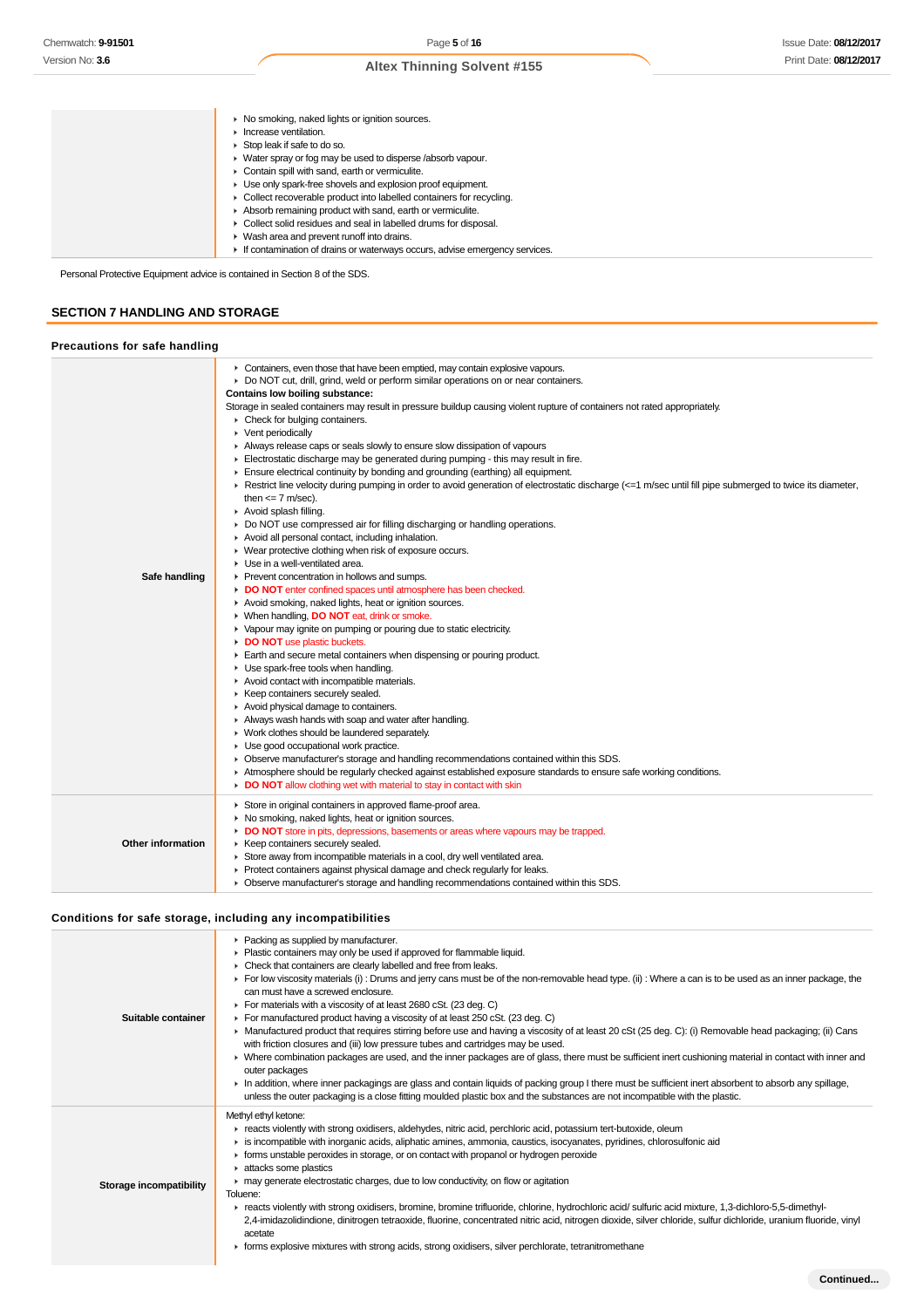- is incompatible with bis-toluenediazo oxide **F** attacks some plastics, rubber and coatings may generate electrostatic charges, due to low conductivity, on flow or agitation. For alkyl aromatics: The alkyl side chain of aromatic rings can undergo oxidation by several mechanisms. The most common and dominant one is the attack by oxidation at benzylic carbon as the intermediate formed is stabilised by resonance structure of the ring. F Following reaction with oxygen and under the influence of sunlight, a hydroperoxide at the alpha-position to the aromatic ring, is the primary oxidation product formed (provided a hydrogen atom is initially available at this position) - this product is often short-lived but may be stable dependent on the nature of the aromatic substitution; a secondary C-H bond is more easily attacked than a primary C-H bond whilst a tertiary C-H bond is even more susceptible to attack by oxygen Monoalkylbenzenes may subsequently form monocarboxylic acids; alkyl naphthalenes mainly produce the corresponding naphthalene carboxylic acids. Oxidation in the presence of transition metal salts not only accelerates but also selectively decomposes the hydroperoxides. Hock-rearrangement by the influence of strong acids converts the hydroperoxides to hemiacetals. Peresters formed from the hydroperoxides undergo Criegee rearrangement easily. Alkali metals accelerate the oxidation while CO2 as co-oxidant enhances the selectivity. Microwave conditions give improved yields of the oxidation products. Photo-oxidation products may occur following reaction with hydroxyl radicals and NOx - these may be components of photochemical smogs. Oxidation of Alkylaromatics: T.S.S Rao and Shubhra Awasthi: E-Journal of Chemistry Vol 4, No. 1, pp 1-13 January 2007 Vigorous reactions, sometimes amounting to explosions, can result from the contact between aromatic rings and strong oxidising agents. Aromatics can react exothermically with bases and with diazo compounds. Ketones in this group: are reactive with many acids and bases liberating heat and flammable gases (e.g., H2). react with reducing agents such as hydrides, alkali metals, and nitrides to produce flammable gas (H2) and heat. are incompatible with isocyanates, aldehydes, cyanides, peroxides, and anhydrides. react violently with aldehydes, HNO3 (nitric acid), HNO3 + H2O2 (mixture of nitric acid and hydrogen peroxide), and HClO4 (perchloric acid). may react with hydrogen peroxide to form unstable peroxides; many are heat- and shock-sensitive explosives. A significant property of most ketones is that the hydrogen atoms on the carbons next to the carbonyl group are relatively acidic when compared to hydrogen atoms in typical hydrocarbons. Under strongly basic conditions these hydrogen atoms may be abstracted to form an enolate anion. This property allows ketones, especially methyl ketones, to participate in condensation reactions with other ketones and aldehydes. This type of condensation reaction is favoured by high substrate concentrations and high pH (greater than 1 wt% NaOH). Alcohols are incompatible with strong acids, acid chlorides, acid anhydrides, oxidising and reducing agents. reacts, possibly violently, with alkaline metals and alkaline earth metals to produce hydrogen react with strong acids, strong caustics, aliphatic amines, isocyanates, acetaldehyde, benzoyl peroxide, chromic acid, chromium oxide, dialkylzincs, dichlorine oxide, ethylene oxide, hypochlorous acid, isopropyl chlorocarbonate, lithium tetrahydroaluminate, nitrogen dioxide, pentafluoroguanidine, phosphorus halides, phosphorus pentasulfide, tangerine oil, triethylaluminium, triisobutylaluminium
	- should not be heated above 49 deg. C. when in contact with aluminium equipment



**X** — Must not be stored together

- **0** May be stored together with specific preventions
- **+** May be stored together

# **SECTION 8 EXPOSURE CONTROLS / PERSONAL PROTECTION**

#### **Control parameters**

#### **OCCUPATIONAL EXPOSURE LIMITS (OEL)**

#### **INGREDIENT DATA**

| Source                                            | Ingredient             | <b>Material name</b>                     | <b>TWA</b>            | <b>STEL</b>           | Peak                    | <b>Notes</b>                                                        |
|---------------------------------------------------|------------------------|------------------------------------------|-----------------------|-----------------------|-------------------------|---------------------------------------------------------------------|
| New Zealand Workplace Exposure<br>Standards (WES) | toluene                | Toluene (Toluol)                         | 188 mg/m3 / 50<br>ppm | Not Available         | Not Available           | (skin) - Skin absorption                                            |
| New Zealand Workplace Exposure<br>Standards (WES) | methyl ethyl<br>ketone | MEK (Methyl ethyl ketone,<br>2-Butanone) | 445 mg/m3/<br>150 ppm | 890 mg/m3/<br>300 ppm | Not Available           | (bio) - Exposure can also be estimated<br>by biological monitoring. |
| New Zealand Workplace Exposure<br>Standards (WES) | n-butanol              | n-Butyl alcohol                          | Not Available         | Not Available         | 150 mg/m $3/$<br>50 ppm | (skin) - Skin absorption                                            |

### **EMERGENCY LIMITS**

| Ingredient                                                 | <b>Material name</b>                                                                 | TEEL-1        | TEEL-2        | TEEL-3        |               |
|------------------------------------------------------------|--------------------------------------------------------------------------------------|---------------|---------------|---------------|---------------|
| toluene                                                    | Toluene                                                                              |               | Not Available | Not Available | Not Available |
| methyl ethyl ketone                                        | Butanone, 2-; (Methyl ethyl ketone; MEK)                                             |               | Not Available | Not Available | Not Available |
| n-butanol                                                  | Butyl alcohol, n-; (n-Butanol)                                                       |               | 60 ppm        | 800 ppm       | 8000 ppm      |
| propylene glycol monomethyl ether<br>acetate, alpha-isomer | Propylene glycol monomethyl ether acetate, alpha-isomer; (1-Methoxypropyl-2-acetate) | Not Available | Not Available | Not Available |               |
| propylene glycol monomethyl ether<br>acetate, alpha-isomer | Propylene glycol monomethyl ether acetate, beta-isomer; (2-Methoxypropoyl-1-acetate) | Not Available | Not Available | Not Available |               |
|                                                            |                                                                                      |               |               |               |               |
| Ingredient                                                 | <b>Original IDLH</b>                                                                 |               |               |               |               |
| toluene                                                    | 500 ppm                                                                              |               |               |               |               |
| methyl ethyl ketone                                        | 3,000 ppm                                                                            |               |               |               |               |
| n-butanol                                                  | Not Available<br>1,400 [LEL] ppm                                                     |               |               |               |               |
| propylene glycol monomethyl ether<br>acetate, alpha-isomer | Not Available<br>Not Available                                                       |               |               |               |               |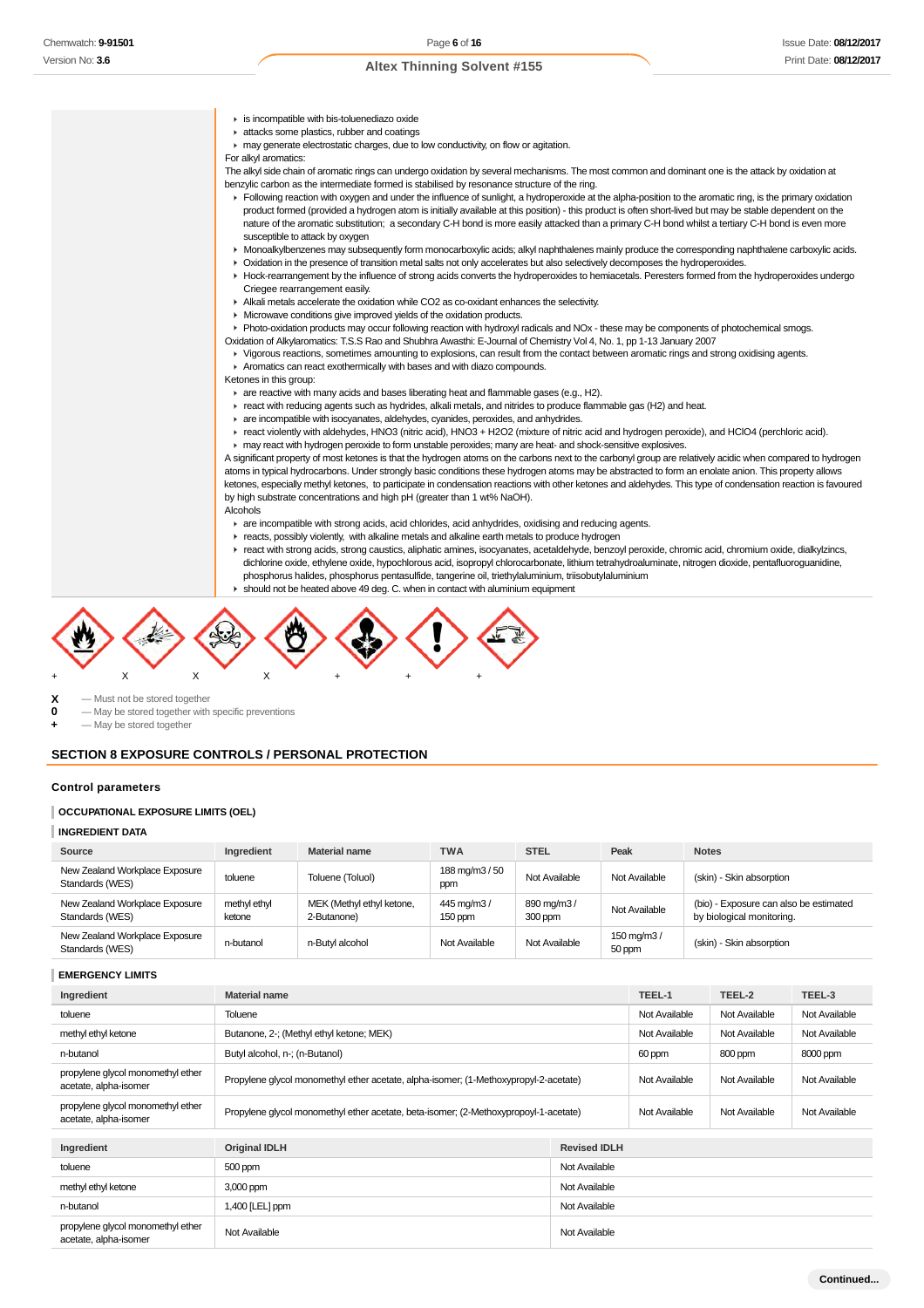| <b>Exposure controls</b>            |                                                                                                                                                                                                                                                                                                                                                                                                                                                                                                                                                                                                                                                                                                                                                                                                                                                                                                                                                                                                                                                                                                                                                                                                                                                                                                                                                              |                                  |                                           |  |
|-------------------------------------|--------------------------------------------------------------------------------------------------------------------------------------------------------------------------------------------------------------------------------------------------------------------------------------------------------------------------------------------------------------------------------------------------------------------------------------------------------------------------------------------------------------------------------------------------------------------------------------------------------------------------------------------------------------------------------------------------------------------------------------------------------------------------------------------------------------------------------------------------------------------------------------------------------------------------------------------------------------------------------------------------------------------------------------------------------------------------------------------------------------------------------------------------------------------------------------------------------------------------------------------------------------------------------------------------------------------------------------------------------------|----------------------------------|-------------------------------------------|--|
|                                     | Engineering controls are used to remove a hazard or place a barrier between the worker and the hazard. Well-designed engineering controls can be<br>highly effective in protecting workers and will typically be independent of worker interactions to provide this high level of protection.<br>The basic types of engineering controls are:<br>Process controls which involve changing the way a job activity or process is done to reduce the risk.<br>Enclosure and/or isolation of emission source which keeps a selected hazard "physically" away from the worker and ventilation that strategically "adds" and<br>"removes" air in the work environment. Ventilation can remove or dilute an air contaminant if designed properly. The design of a ventilation system must<br>match the particular process and chemical or contaminant in use.<br>Employers may need to use multiple types of controls to prevent employee overexposure.<br>For flammable liquids and flammable gases, local exhaust ventilation or a process enclosure ventilation system may be required. Ventilation equipment<br>should be explosion-resistant.<br>Air contaminants generated in the workplace possess varying "escape" velocities which, in turn, determine the "capture velocities" of fresh circulating air<br>required to effectively remove the contaminant. |                                  |                                           |  |
|                                     | Type of Contaminant:                                                                                                                                                                                                                                                                                                                                                                                                                                                                                                                                                                                                                                                                                                                                                                                                                                                                                                                                                                                                                                                                                                                                                                                                                                                                                                                                         |                                  | Air Speed:                                |  |
|                                     | solvent, vapours, degreasing etc., evaporating from tank (in still air).                                                                                                                                                                                                                                                                                                                                                                                                                                                                                                                                                                                                                                                                                                                                                                                                                                                                                                                                                                                                                                                                                                                                                                                                                                                                                     |                                  | $0.25 - 0.5$ m/s<br>$(50-100)$<br>f/min.) |  |
| Appropriate engineering<br>controls | aerosols, fumes from pouring operations, intermittent container filling, low speed conveyer transfers, welding, spray drift, plating acid<br>fumes, pickling (released at low velocity into zone of active generation)                                                                                                                                                                                                                                                                                                                                                                                                                                                                                                                                                                                                                                                                                                                                                                                                                                                                                                                                                                                                                                                                                                                                       |                                  | $0.5 - 1$ m/s<br>$(100 - 200)$<br>f/min.) |  |
|                                     | direct spray, spray painting in shallow booths, drum filling, conveyer loading, crusher dusts, gas discharge (active generation into zone<br>of rapid air motion)                                                                                                                                                                                                                                                                                                                                                                                                                                                                                                                                                                                                                                                                                                                                                                                                                                                                                                                                                                                                                                                                                                                                                                                            |                                  | $1 - 2.5$ m/s<br>$(200 - 500)$<br>f/min.) |  |
|                                     | Within each range the appropriate value depends on:                                                                                                                                                                                                                                                                                                                                                                                                                                                                                                                                                                                                                                                                                                                                                                                                                                                                                                                                                                                                                                                                                                                                                                                                                                                                                                          |                                  |                                           |  |
|                                     | Lower end of the range                                                                                                                                                                                                                                                                                                                                                                                                                                                                                                                                                                                                                                                                                                                                                                                                                                                                                                                                                                                                                                                                                                                                                                                                                                                                                                                                       | Upper end of the range           |                                           |  |
|                                     | 1: Room air currents minimal or favourable to capture                                                                                                                                                                                                                                                                                                                                                                                                                                                                                                                                                                                                                                                                                                                                                                                                                                                                                                                                                                                                                                                                                                                                                                                                                                                                                                        | 1: Disturbing room air currents  |                                           |  |
|                                     | 2: Contaminants of low toxicity or of nuisance value only.                                                                                                                                                                                                                                                                                                                                                                                                                                                                                                                                                                                                                                                                                                                                                                                                                                                                                                                                                                                                                                                                                                                                                                                                                                                                                                   | 2: Contaminants of high toxicity |                                           |  |
|                                     | 3: Intermittent, low production.                                                                                                                                                                                                                                                                                                                                                                                                                                                                                                                                                                                                                                                                                                                                                                                                                                                                                                                                                                                                                                                                                                                                                                                                                                                                                                                             | 3: High production, heavy use    |                                           |  |
|                                     | 4: Large hood or large air mass in motion                                                                                                                                                                                                                                                                                                                                                                                                                                                                                                                                                                                                                                                                                                                                                                                                                                                                                                                                                                                                                                                                                                                                                                                                                                                                                                                    | 4: Small hood-local control only |                                           |  |
|                                     | Simple theory shows that air velocity falls rapidly with distance away from the opening of a simple extraction pipe. Velocity generally decreases with the<br>square of distance from the extraction point (in simple cases). Therefore the air speed at the extraction point should be adjusted, accordingly, after<br>reference to distance from the contaminating source. The air velocity at the extraction fan, for example, should be a minimum of 1-2 m/s (200-400 f/min.) for<br>extraction of solvents generated in a tank 2 meters distant from the extraction point. Other mechanical considerations, producing performance deficits within<br>the extraction apparatus, make it essential that theoretical air velocities are multiplied by factors of 10 or more when extraction systems are installed or<br>used.                                                                                                                                                                                                                                                                                                                                                                                                                                                                                                                              |                                  |                                           |  |
| <b>Personal protection</b>          |                                                                                                                                                                                                                                                                                                                                                                                                                                                                                                                                                                                                                                                                                                                                                                                                                                                                                                                                                                                                                                                                                                                                                                                                                                                                                                                                                              |                                  |                                           |  |
| Eye and face protection             | Safety glasses with side shields.<br>Chemical goggles.<br>▶ Contact lenses may pose a special hazard; soft contact lenses may absorb and concentrate irritants. A written policy document, describing the wearing<br>of lenses or restrictions on use, should be created for each workplace or task. This should include a review of lens absorption and adsorption for the<br>class of chemicals in use and an account of injury experience. Medical and first-aid personnel should be trained in their removal and suitable equipment<br>should be readily available. In the event of chemical exposure, begin eye irrigation immediately and remove contact lens as soon as practicable. Lens<br>should be removed at the first signs of eye redness or irritation - lens should be removed in a clean environment only after workers have washed hands<br>thoroughly. [CDC NIOSH Current Intelligence Bulletin 59], [AS/NZS 1336 or national equivalent]                                                                                                                                                                                                                                                                                                                                                                                                 |                                  |                                           |  |
| <b>Skin protection</b>              | See Hand protection below                                                                                                                                                                                                                                                                                                                                                                                                                                                                                                                                                                                                                                                                                                                                                                                                                                                                                                                                                                                                                                                                                                                                                                                                                                                                                                                                    |                                  |                                           |  |
| Hands/feet protection               | ▶ Wear chemical protective gloves, e.g. PVC.<br>• Wear safety footwear or safety gumboots, e.g. Rubber<br>The selection of suitable gloves does not only depend on the material, but also on further marks of quality which vary from manufacturer to manufacturer.<br>Where the chemical is a preparation of several substances, the resistance of the glove material can not be calculated in advance and has therefore to be<br>checked prior to the application.<br>The exact break through time for substances has to be obtained from the manufacturer of the protective gloves and has to be observed when making a final<br>choice.<br>Personal hygiene is a key element of effective hand care. Gloves must only be worn on clean hands. After using gloves, hands should be washed and dried<br>thoroughly. Application of a non-perfumed moisturizer is recommended.<br>Suitability and durability of glove type is dependent on usage. Important factors in the selection of gloves include:<br>frequency and duration of contact,<br>chemical resistance of glove material,<br>glove thickness and<br>dexterity                                                                                                                                                                                                                                 |                                  |                                           |  |
|                                     | Select gloves tested to a relevant standard (e.g. Europe EN 374, US F739, AS/NZS 2161.1 or national equivalent).<br>When prolonged or frequently repeated contact may occur, a glove with a protection class of 5 or higher (breakthrough time greater than<br>240 minutes according to EN 374, AS/NZS 2161.10.1 or national equivalent) is recommended.<br>When only brief contact is expected, a glove with a protection class of 3 or higher (breakthrough time greater than 60 minutes according<br>to EN 374, AS/NZS 2161.10.1 or national equivalent) is recommended.<br>Some glove polymer types are less affected by movement and this should be taken into account when considering gloves for long-term<br>use.<br>Contaminated gloves should be replaced.<br>For general applications, gloves with a thickness typically greater than 0.35 mm, are recommended.<br>It should be emphasised that glove thickness is not necessarily a good predictor of glove resistance to a specific chemical, as the permeation efficiency of<br>the glove will be dependent on the exact composition of the glove material. Therefore, glove selection should also be based on consideration of the task<br>requirements and knowledge of breakthrough times.                                                                                                  |                                  |                                           |  |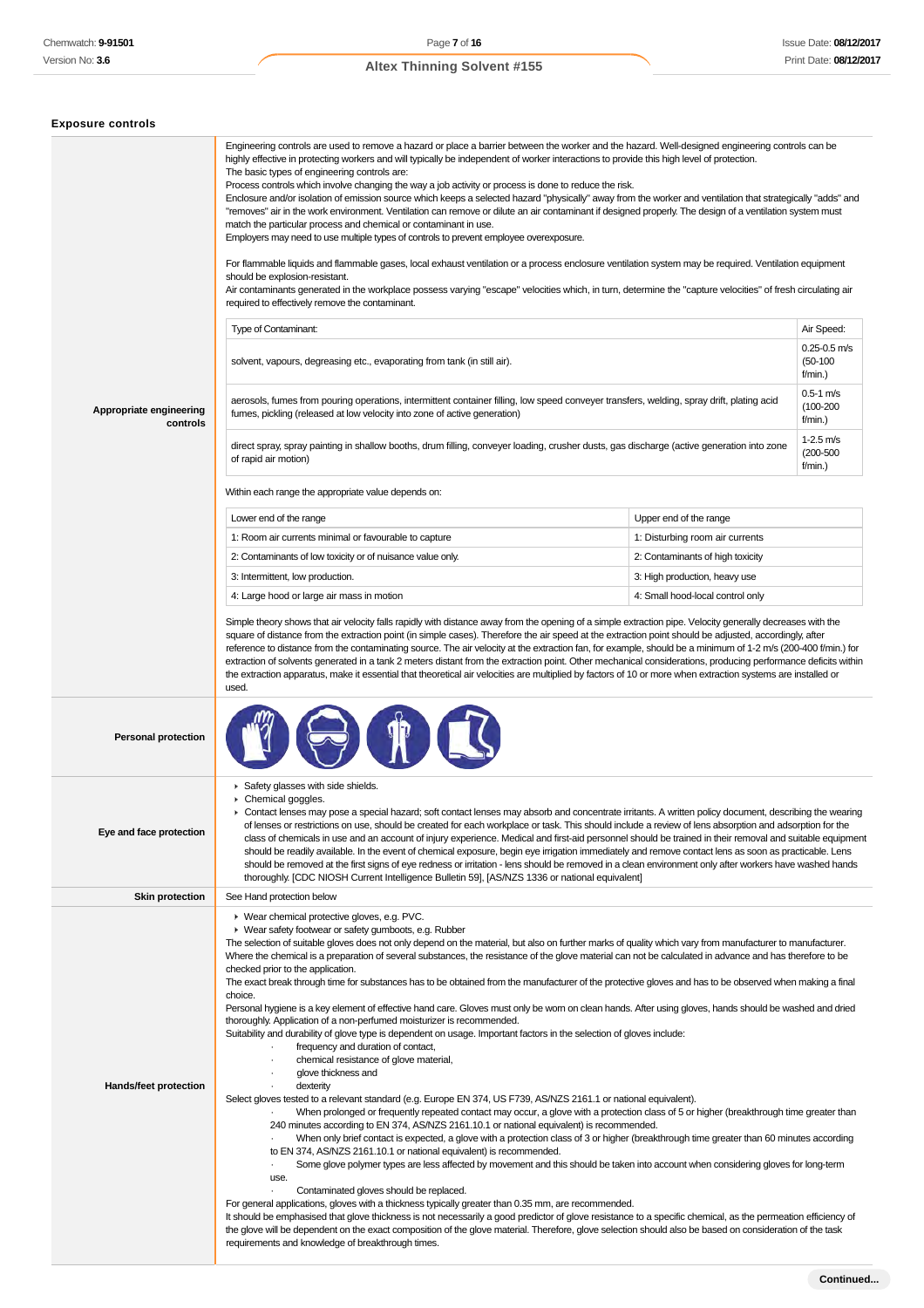|                        | Glove thickness may also vary depending on the glove manufacturer, the glove type and the glove model. Therefore, the manufacturers' technical data<br>should always be taken into account to ensure selection of the most appropriate glove for the task.<br>Note: Depending on the activity being conducted, gloves of varying thickness may be required for specific tasks. For example:<br>Thinner gloves (down to 0.1 mm or less) may be required where a high degree of manual dexterity is needed. However, these gloves are<br>only likely to give short duration protection and would normally be just for single use applications, then disposed of.<br>Thicker gloves (up to 3 mm or more) may be required where there is a mechanical (as well as a chemical) risk i.e. where there is<br>abrasion or puncture potential<br>Gloves must only be wom on clean hands. After using gloves, hands should be washed and dried thoroughly. Application of a non-perfumed moisturiser is<br>recommended.                                                                                                  |
|------------------------|----------------------------------------------------------------------------------------------------------------------------------------------------------------------------------------------------------------------------------------------------------------------------------------------------------------------------------------------------------------------------------------------------------------------------------------------------------------------------------------------------------------------------------------------------------------------------------------------------------------------------------------------------------------------------------------------------------------------------------------------------------------------------------------------------------------------------------------------------------------------------------------------------------------------------------------------------------------------------------------------------------------------------------------------------------------------------------------------------------------|
| <b>Body protection</b> | See Other protection below                                                                                                                                                                                                                                                                                                                                                                                                                                                                                                                                                                                                                                                                                                                                                                                                                                                                                                                                                                                                                                                                                     |
| Other protection       | • Overalls.<br>PVC Apron.<br>▶ PVC protective suit may be required if exposure severe.<br>Eyewash unit.<br>Ensure there is ready access to a safety shower.<br>Some plastic personal protective equipment (PPE) (e.g. gloves, aprons, overshoes) are not recommended as they may produce static<br>electricity.<br>For large scale or continuous use wear tight-weave non-static clothing (no metallic fasteners, cuffs or pockets).<br>Non sparking safety or conductive footwear should be considered. Conductive footwear describes a boot or shoe with a sole made from a<br>conductive compound chemically bound to the bottom components, for permanent control to electrically ground the foot an shall dissipate static<br>electricity from the body to reduce the possibility of ignition of volatile compounds. Electrical resistance must range between 0 to 500,000 ohms.<br>Conductive shoes should be stored in lockers close to the room in which they are worn. Personnel who have been issued conductive footwear<br>should not wear them from their place of work to their homes and return. |
| <b>Thermal hazards</b> | Not Available                                                                                                                                                                                                                                                                                                                                                                                                                                                                                                                                                                                                                                                                                                                                                                                                                                                                                                                                                                                                                                                                                                  |

# **Recommended material(s)**

**GLOVE SELECTION INDEX**

Glove selection is based on a modified presentation of the:

 **"Forsberg Clothing Performance Index".**

 The effect(s) of the following substance(s) are taken into account in the **computergenerated** selection:

Altex Thinning Solvent #155

| <b>Material</b>       | CPI |
|-----------------------|-----|
| PE/EVAL/PE            | A   |
| <b>PVA</b>            | B   |
| <b>TEFLON</b>         | B   |
| <b>BUTYL</b>          | C   |
| <b>BUTYL/NEOPRENE</b> | C   |
| CPE                   | C   |
| <b>HYPALON</b>        | C   |
| NATURAL RUBBER        | C   |
| NATURAL+NEOPRENE      | C   |
| <b>NEOPRENE</b>       | C   |
| NEOPRENE/NATURAL      | C   |
| <b>NITRILE</b>        | C   |
| NITRILE+PVC           | C   |
| <b>PE</b>             | C   |
| <b>PVC</b>            | C   |
| SARANEX-23            | C   |
| SARANEX-23 2-PLY      | C   |
| <b>VITON</b>          | C   |
| VITON/CHLOROBUTYL     | C   |
| <b>VITON/NEOPRENE</b> | C   |

#### **Respiratory protection**

**Cartridge respirators should never be used for emergency ingress or in areas of unknown vapour concentrations or oxygen content. The wearer must be warned to leave the contaminated area immediately on detecting any odours through the respirator. The odour may indicate that the mask is not functioning properly, that the vapour concentration is too high, or that the mask is not properly fitted. Because of these limitations, only restricted use of cartridge respirators is considered appropriate.**

Selection of the Class and Type of respirator will depend upon the level of breathing zone contaminant and the chemical nature of the contaminant. Protection Factors (defined as the ratio of contaminant outside and inside the mask) may also be important.

| <b>Required minimum</b><br>protection factor | Maximum gas/vapour<br>concentration present in air p.p.m. Respirator<br>(by volume) | Half-face            | <b>Full-Face</b><br>Respirator |
|----------------------------------------------|-------------------------------------------------------------------------------------|----------------------|--------------------------------|
| up to 10                                     | 1000                                                                                | A-AUS / Class -<br>1 |                                |
| up to $50$                                   | 1000                                                                                |                      | A-AUS / Class<br>1             |
| up to $50$                                   | 5000                                                                                | Airline *            |                                |
| up to $100$                                  | 5000                                                                                | ۰                    | $A-2$                          |
| up to 100<br>$100+$                          | 10000                                                                               | ۰<br>۰               | $A-3$<br>Airline**             |

\* - Continuous Flow

\*\* - Continuous-flow or positive pressure demand.

A(All classes) = Organic vapours, B AUS or B1 = Acid gases, B2 = Acid gas or hydrogen cyanide(HCN), B3 = Acid gas or hydrogen cyanide(HCN), E = Sulfur dioxide(SO2), G = Agricultural chemicals, K = Ammonia(NH3), Hg = Mercury, NO = Oxides of nitrogen, MB = Methyl bromide, AX = Low boiling point organic compounds(below 65 deg C)

| * CPI - Chemwatch Performance Index |  |
|-------------------------------------|--|
|-------------------------------------|--|

A: Best Selection

B: Satisfactory; may degrade after 4 hours continuous immersion

C: Poor to Dangerous Choice for other than short term immersion

**NOTE**: As a series of factors will influence the actual performance of the glove, a final

selection must be based on detailed observation. -

\* Where the glove is to be used on a short term, casual or infrequent basis, factors such as "feel" or convenience (e.g. disposability), may dictate a choice of gloves which might otherwise be unsuitable following long-term or frequent use. A qualified practitioner should be consulted.

# **SECTION 9 PHYSICAL AND CHEMICAL PROPERTIES**

## **Information on basic physical and chemical properties**

| Appearance            | Clear Colour with Characteristic Odour |                              |      |
|-----------------------|----------------------------------------|------------------------------|------|
|                       |                                        |                              |      |
| <b>Physical state</b> | Liquid                                 | Relative density (Water = 1) | 0.85 |
|                       |                                        |                              |      |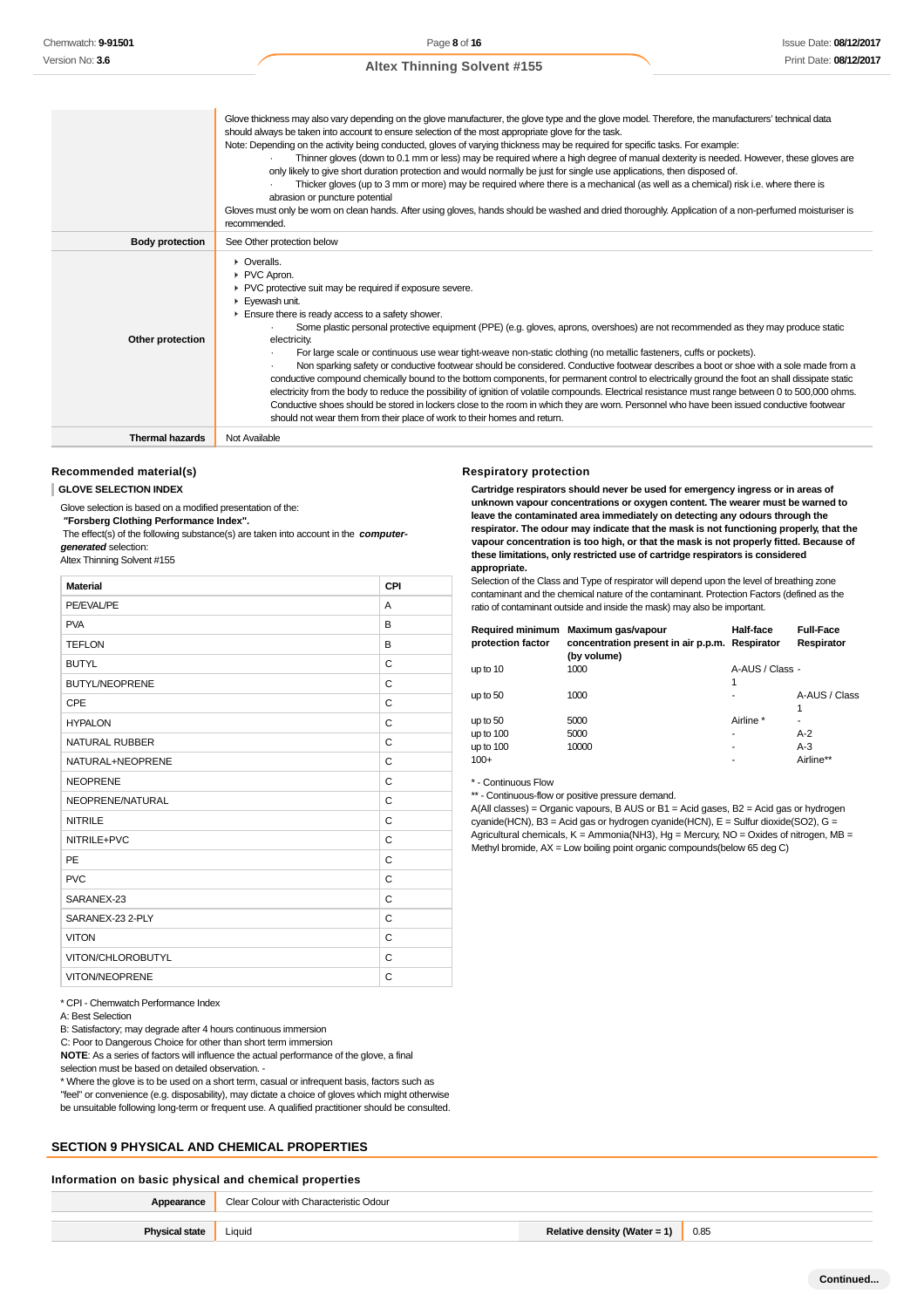| Odour                                             | Not Available            | Partition coefficient n-octanol /<br>water | Not Available |
|---------------------------------------------------|--------------------------|--------------------------------------------|---------------|
| <b>Odour threshold</b>                            | Not Available            | Auto-ignition temperature (°C)             | 456           |
| pH (as supplied)                                  | Not Available            | <b>Decomposition temperature</b>           | Not Available |
| Melting point / freezing point<br>(°C)            | Not Available            | <b>Viscosity (cSt)</b>                     | Not Available |
| Initial boiling point and boiling<br>range $(°C)$ | 106                      | Molecular weight (g/mol)                   | Not Available |
| Flash point (°C)                                  | $\overline{7}$           | <b>Taste</b>                               | Not Available |
| <b>Evaporation rate</b>                           | $2.2$ BuAC = 1           | <b>Explosive properties</b>                | Not Available |
| Flammability                                      | <b>HIGHLY FLAMMABLE.</b> | <b>Oxidising properties</b>                | Not Available |
| Upper Explosive Limit (%)                         | 8.6                      | Surface Tension (dyn/cm or<br>mN/m         | Not Available |
| Lower Explosive Limit (%)                         | 1.4                      | <b>Volatile Component (%vol)</b>           | 100           |
| Vapour pressure (kPa)                             | 4.0                      | Gas group                                  | Not Available |
| Solubility in water (g/L)                         | Immiscible               | pH as a solution (1%)                      | Not Available |
| Vapour density $(Air = 1)$                        | 3.0                      | VOC g/L                                    | 852.54        |

# **SECTION 10 STABILITY AND REACTIVITY**

| Reactivity                                   | See section 7                                                                                                                        |
|----------------------------------------------|--------------------------------------------------------------------------------------------------------------------------------------|
| <b>Chemical stability</b>                    | • Unstable in the presence of incompatible materials.<br>▶ Product is considered stable.<br>Hazardous polymerisation will not occur. |
| <b>Possibility of hazardous</b><br>reactions | See section 7                                                                                                                        |
| <b>Conditions to avoid</b>                   | See section 7                                                                                                                        |
| Incompatible materials                       | See section 7                                                                                                                        |
| <b>Hazardous decomposition</b><br>products   | See section 5                                                                                                                        |

# **SECTION 11 TOXICOLOGICAL INFORMATION**

## **Information on toxicological effects**

| Inhaled             | Inhalation of vapours or aerosols (mists, fumes), generated by the material during the course of normal handling, may be harmful.<br>The material is not thought to produce respiratory irritation (as classified by EC Directives using animal models). Nevertheless inhalation of vapours,<br>fumes or aerosols, especially for prolonged periods, may produce respiratory discomfort and occasionally, distress.<br>The acute toxicity of inhaled alkylbenzene is best described by central nervous system depression. These compounds may also act as general anaesthetics.<br>Whole body symptoms of poisoning include light-headedness, nervousness, apprehension, a feeling of well-being, confusion, dizziness, drowsiness,<br>ringing in the ears, blurred or double vision, vomiting and sensations of heat, cold or numbness, twitching, tremors, convulsions, unconsciousness,<br>depression of breathing, and arrest. Heart stoppage may result from cardiovascular collapse. A slow heart rate and low blood pressure may also occur.<br>Alkylbenzenes are not generally toxic except at high levels of exposure. Their breakdown products have low toxicity and are easily eliminated from the body.<br>Exposure to n-butanol causes dose dependent irritation and headaches in humans, but CNS depression and prostration in mice. Though the offensive<br>odour may forewarn, the smell sense may become fatigued.<br>Aliphatic alcohols with more than 3-carbons cause headache, dizziness, drowsiness, muscle weakness and delirium, central depression, coma, seizures<br>and behavioural changes. Secondary respiratory depression and failure, as well as low blood pressure and irregular heart rhythms, may follow.<br>Inhalation of high concentrations of gas/vapour causes lung irritation with coughing and nausea, central nervous depression with headache and dizziness,<br>slowing of reflexes, fatigue and inco-ordination.<br>Acute exposure of humans to high concentrations of methyl ethyl ketone produces irritation to the eyes, nose and throat. Acute exposure by inhalation also<br>causes nervous system depression, headache, and nausea. High vapour levels are easily detected due to odour, however odour fatigue may occur, with loss<br>of warning of exposure. |
|---------------------|------------------------------------------------------------------------------------------------------------------------------------------------------------------------------------------------------------------------------------------------------------------------------------------------------------------------------------------------------------------------------------------------------------------------------------------------------------------------------------------------------------------------------------------------------------------------------------------------------------------------------------------------------------------------------------------------------------------------------------------------------------------------------------------------------------------------------------------------------------------------------------------------------------------------------------------------------------------------------------------------------------------------------------------------------------------------------------------------------------------------------------------------------------------------------------------------------------------------------------------------------------------------------------------------------------------------------------------------------------------------------------------------------------------------------------------------------------------------------------------------------------------------------------------------------------------------------------------------------------------------------------------------------------------------------------------------------------------------------------------------------------------------------------------------------------------------------------------------------------------------------------------------------------------------------------------------------------------------------------------------------------------------------------------------------------------------------------------------------------------------------------------------------------------------------------------------------------------------------------------------------------------------------------------------------------------|
| Ingestion           | Accidental ingestion of the material may be harmful; animal experiments indicate that ingestion of less than 150 gram may be fatal or may produce serious<br>damage to the health of the individual.<br>Overexposure to non-ring alcohols causes nervous system symptoms. These include headache, muscle weakness and inco-ordination, giddiness,<br>confusion, delirium and coma.<br>Swallowing of n-butanol may cause breathing difficulties, headache, nausea, vomiting, irritation of the airway and mucous membranes as well as<br>depression of the central nervous system.<br>Swallowing of the liquid may cause aspiration into the lungs with the risk of chemical pneumonitis; serious consequences may result. (ICSC13733)<br>Considered an unlikely route of entry in commercial/industrial environments. The liquid may produce gastrointestinal discomfort and may be harmful if<br>swallowed.<br>At sufficiently high doses the material may be hepatotoxic (i.e. poisonous to the liver).                                                                                                                                                                                                                                                                                                                                                                                                                                                                                                                                                                                                                                                                                                                                                                                                                                                                                                                                                                                                                                                                                                                                                                                                                                                                                                        |
| <b>Skin Contact</b> | The material may accentuate any pre-existing dermatitis condition<br>In humans exposed to methyl ethyl ketone, skin inflammation has been reported. Animal testing has shown methyl ethyl ketone to have high acute toxicity<br>from skin exposure.<br>Most liquid alcohols appear to act as primary skin irritants in humans. Significant percutaneous absorption occurs in rabbits but not apparently in man.<br>Open cuts, abraded or irritated skin should not be exposed to this material<br>Entry into the blood-stream, through, for example, cuts, abrasions or lesions, may produce systemic injury with harmful effects. Examine the skin prior to the<br>use of the material and ensure that any external damage is suitably protected.<br>Skin contact with the material may damage the health of the individual; systemic effects may result following absorption.<br>The material may cause moderate inflammation of the skin either following direct contact or after a delay of some time. Repeated exposure can cause<br>contact dermatitis which is characterised by redness, swelling and blistering.                                                                                                                                                                                                                                                                                                                                                                                                                                                                                                                                                                                                                                                                                                                                                                                                                                                                                                                                                                                                                                                                                                                                                                                         |
| Eye                 | If applied to the eyes, this material causes severe eye damage.<br>N-butanol can cause eye damage, burning sensation, blurring of vision, excessive tear formation and discomfort to bright light.                                                                                                                                                                                                                                                                                                                                                                                                                                                                                                                                                                                                                                                                                                                                                                                                                                                                                                                                                                                                                                                                                                                                                                                                                                                                                                                                                                                                                                                                                                                                                                                                                                                                                                                                                                                                                                                                                                                                                                                                                                                                                                               |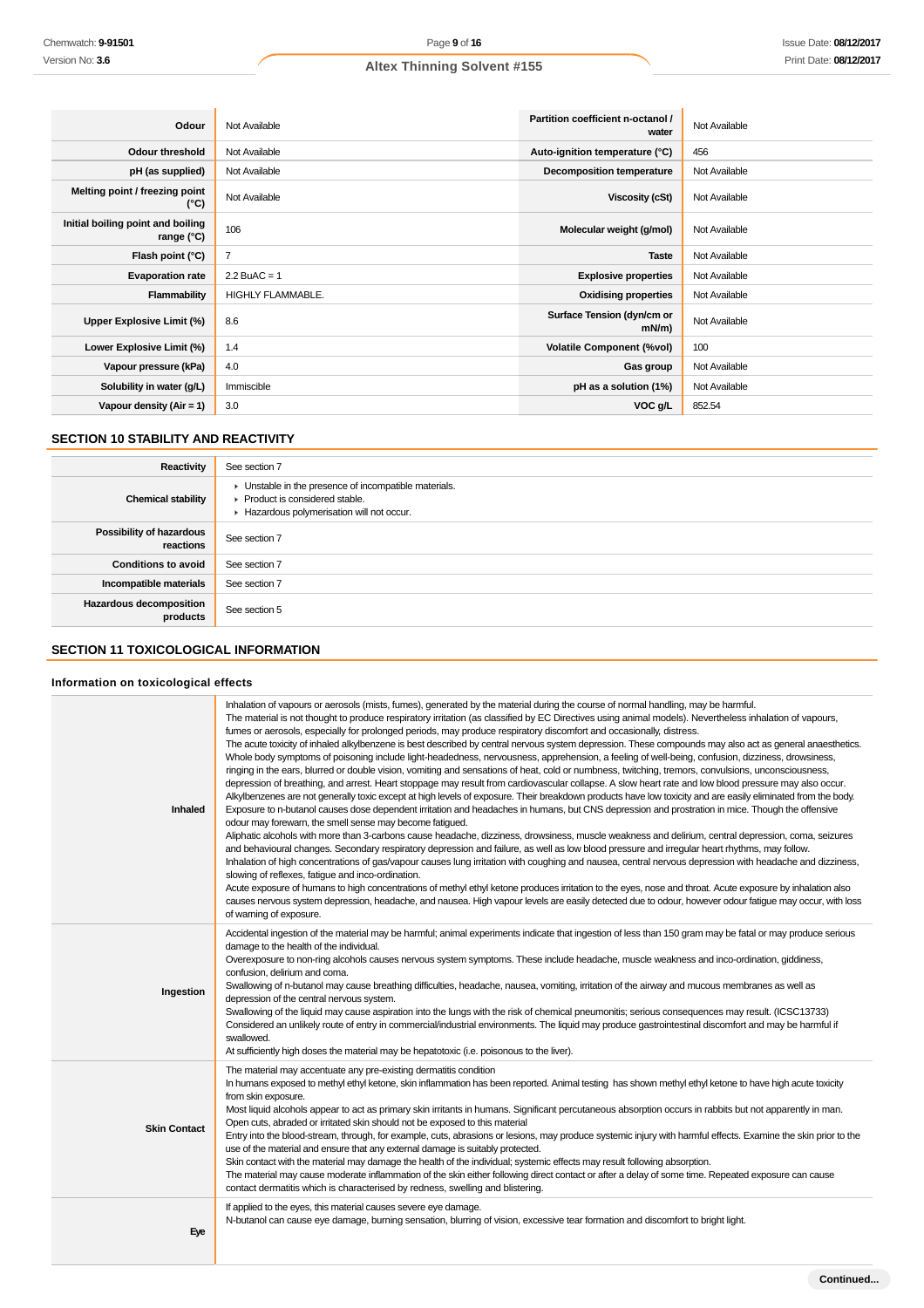**TOLUENE**

## **Altex Thinning Solvent #155**

| <b>Chronic</b>                                             | The liquid produces a high level of eye discomfort and is capable of causing pain and severe conjunctivitis. Corneal injury may develop, with possible<br>permanent impairment of vision, if not promptly and adequately treated.<br>Ample evidence exists, from results in experimentation, that developmental disorders are directly caused by human exposure to the material.<br>Intentional abuse (glue sniffing) or occupational exposure to toluene can result in chronic habituation. Chronic abuse has caused inco-ordination, tremors<br>of the extremeties (due to widespread cerebrum withering), headache, abnormal speech, temporary memory loss, convulsions, coma, drowsiness, reduced<br>colour perception, blindness, nystagmus (rapid, involuntary eye movements), hearing loss leading to deafness and mild dementia.<br>Animal testing shows that methyl ethyl ketone may have slight effects on the nervous system, liver, kidney and respiratory system; there may also be<br>developmental effects and an increase in birth defects. However, there is limited information available on the long-term effects of methyl ethyl ketone in<br>humans, and no information is available on whether it causes developmental or reproductive toxicity or cancer. It is generally considered to have low toxicity,<br>but it is often used in combination with other solvents, and the toxic effects of the mixture may be greater than with either solvent alone. Combinations of<br>n-hexane or methyl n-butyl ketone with methyl ethyl ketone may increase the rate of peripheral neuropathy, a progressive disorder of the nerves of the<br>extremities. Combinations with chloroform also show increase in toxicity.<br>Hearing and balance loss have been reported with exposure to n-butanol, especially with concomitant long term unprotected exposure to high noise.<br>There has been some concern that this material can cause cancer or mutations but there is not enough data to make an assessment. |                                                                                                                                                                                               |                                    |
|------------------------------------------------------------|-----------------------------------------------------------------------------------------------------------------------------------------------------------------------------------------------------------------------------------------------------------------------------------------------------------------------------------------------------------------------------------------------------------------------------------------------------------------------------------------------------------------------------------------------------------------------------------------------------------------------------------------------------------------------------------------------------------------------------------------------------------------------------------------------------------------------------------------------------------------------------------------------------------------------------------------------------------------------------------------------------------------------------------------------------------------------------------------------------------------------------------------------------------------------------------------------------------------------------------------------------------------------------------------------------------------------------------------------------------------------------------------------------------------------------------------------------------------------------------------------------------------------------------------------------------------------------------------------------------------------------------------------------------------------------------------------------------------------------------------------------------------------------------------------------------------------------------------------------------------------------------------------------------------------------------------------------------------------------------------------------------------------------------|-----------------------------------------------------------------------------------------------------------------------------------------------------------------------------------------------|------------------------------------|
|                                                            |                                                                                                                                                                                                                                                                                                                                                                                                                                                                                                                                                                                                                                                                                                                                                                                                                                                                                                                                                                                                                                                                                                                                                                                                                                                                                                                                                                                                                                                                                                                                                                                                                                                                                                                                                                                                                                                                                                                                                                                                                                   |                                                                                                                                                                                               |                                    |
| Altex Thinning Solvent #155                                | <b>TOXICITY</b><br>Not Available                                                                                                                                                                                                                                                                                                                                                                                                                                                                                                                                                                                                                                                                                                                                                                                                                                                                                                                                                                                                                                                                                                                                                                                                                                                                                                                                                                                                                                                                                                                                                                                                                                                                                                                                                                                                                                                                                                                                                                                                  | <b>IRRITATION</b><br>Not Available                                                                                                                                                            |                                    |
| toluene                                                    | <b>TOXICITY</b><br>Dermal (rabbit) LD50: 12124 mg/kg <sup>[2]</sup><br>Inhalation (rat) LC50: 49 mg/l/4H <sup>[2]</sup><br>Oral (rat) LD50: 636 mg/kg <sup>[2]</sup>                                                                                                                                                                                                                                                                                                                                                                                                                                                                                                                                                                                                                                                                                                                                                                                                                                                                                                                                                                                                                                                                                                                                                                                                                                                                                                                                                                                                                                                                                                                                                                                                                                                                                                                                                                                                                                                              | <b>IRRITATION</b><br>Eye (rabbit): 2mg/24h - SEVERE<br>Eye (rabbit):0.87 mg - mild<br>Eye (rabbit):100 mg/30sec - mild<br>Skin (rabbit):20 mg/24h-moderate<br>Skin (rabbit):500 mg - moderate |                                    |
| methyl ethyl ketone                                        | <b>TOXICITY</b><br>Dermal (rabbit) LD50: 6480 mg/kg <sup>[2]</sup><br>Inhalation (rat) LC50: 47 mg/l/8H[2]<br>Oral (rat) LD50: 2054 mg/kg <sup>[1]</sup>                                                                                                                                                                                                                                                                                                                                                                                                                                                                                                                                                                                                                                                                                                                                                                                                                                                                                                                                                                                                                                                                                                                                                                                                                                                                                                                                                                                                                                                                                                                                                                                                                                                                                                                                                                                                                                                                          | <b>IRRITATION</b><br>Eye (human): 350 ppm -irritant<br>Eye (rabbit): 80 mg - irritant<br>Skin (rabbit): 402 mg/24 hr - mild<br>Skin (rabbit):13.78mg/24 hr open                               |                                    |
| n-butanol                                                  | <b>TOXICITY</b><br>Dermal (rabbit) LD50: 3400 mg/kg <sup>[2]</sup><br>Inhalation (rat) LC50: 24 mg/l/4H[2]<br>Oral (rat) LD50: 790 mg/kg <sup>[2]</sup>                                                                                                                                                                                                                                                                                                                                                                                                                                                                                                                                                                                                                                                                                                                                                                                                                                                                                                                                                                                                                                                                                                                                                                                                                                                                                                                                                                                                                                                                                                                                                                                                                                                                                                                                                                                                                                                                           | <b>IRRITATION</b><br>Eye (human): 50 ppm - irritant<br>Eye (rabbit): 1.6 mg-SEVERE<br>Eye (rabbit): 24 mg/24h-SEVERE<br>Skin (rabbit): 405 mg/24h-moderate                                    |                                    |
| propylene glycol monomethyl<br>ether acetate, alpha-isomer | <b>TOXICITY</b><br>dermal (rat) LD50: >2000 mg/kg <sup>[1]</sup><br>Inhalation (rat) LC50: 6510.0635325 mg/l/6h[2]<br>Oral (rat) LD50: >5000 mg/kg <sup>[1]</sup>                                                                                                                                                                                                                                                                                                                                                                                                                                                                                                                                                                                                                                                                                                                                                                                                                                                                                                                                                                                                                                                                                                                                                                                                                                                                                                                                                                                                                                                                                                                                                                                                                                                                                                                                                                                                                                                                 |                                                                                                                                                                                               | <b>IRRITATION</b><br>Not Available |
| Legend:                                                    | 1. Value obtained from Europe ECHA Registered Substances - Acute toxicity 2.* Value obtained from manufacturer's SDS. Unless otherwise specified<br>data extracted from RTECS - Register of Toxic Effect of chemical Substances                                                                                                                                                                                                                                                                                                                                                                                                                                                                                                                                                                                                                                                                                                                                                                                                                                                                                                                                                                                                                                                                                                                                                                                                                                                                                                                                                                                                                                                                                                                                                                                                                                                                                                                                                                                                   |                                                                                                                                                                                               |                                    |
|                                                            | For toluene:<br>Acute toxicity: Humans exposed to high levels of toluene for short periods of time experience adverse central nervous system effects ranging from<br>headaches to intoxication, convulsions, narcosis (sleepiness) and death. When inhaled or swallowed, toluene can cause severe central nervous system                                                                                                                                                                                                                                                                                                                                                                                                                                                                                                                                                                                                                                                                                                                                                                                                                                                                                                                                                                                                                                                                                                                                                                                                                                                                                                                                                                                                                                                                                                                                                                                                                                                                                                          |                                                                                                                                                                                               |                                    |

depression, and in large doses has a narcotic effect. 60mL has caused death. Death of heart muscle fibres, liver swelling, congestion and bleeding of the lungs and kidney injury were all found on autopsy.

Exposure to inhalation at a concentration of 600 parts per million for 8 hours resulted in the same and more serious symptoms including euphoria (a feeling of well-being), dilated pupils, convulsions and nausea. Exposure to 10000-30000 parts per million (1-3%) has been reported to cause narcosis and death. Toluene can also strip the skin of lipids, causing skin inflammation.

Subchronic/chronic effects: Repeat doses of toluene cause adverse central nervous system effects and can damage the upper airway, the liver and the kidney. Adverse effects occur from both swallowing and inhalation. In humans, a reported lowest level causing adverse effects on the nervous system is 88 parts per million. In one case, toluene caused heart sensitization and death. In several cases of "glue sniffing", damage to the cerebellum was noted. Workers chronically exposed to toluene fumes have reported reduced white cell counts.

Developmental/Reproductive toxicity: Exposure to high levels of toluene can result in adverse effects in the developing foetus. Several studies have indicated that high levels of toluene can also adversely affect the developing offspring in laboratory animals. In children who were exposed to toluene before birth, as a result of solvent abuse by the mother, variable growth, a small head, central nervous system dysfunction, attention deficits, minor facial and limb abnormalities, and developmental delay were seen.

Absorption: Studies in humans and animals have shown that toluene is easily absorbed through the lungs and gastrointestinal tract, with much less being absorbed through the skin.

Distribution: Animal studies show that toluene may be distributed in the body fat, bone marrow, spinal nerves, spinal cord and brain white matter, with lower levels in the blood, kidney and liver. Toluene has generally been found to accumulate in fatty tissue, and in highly vascularised tissues.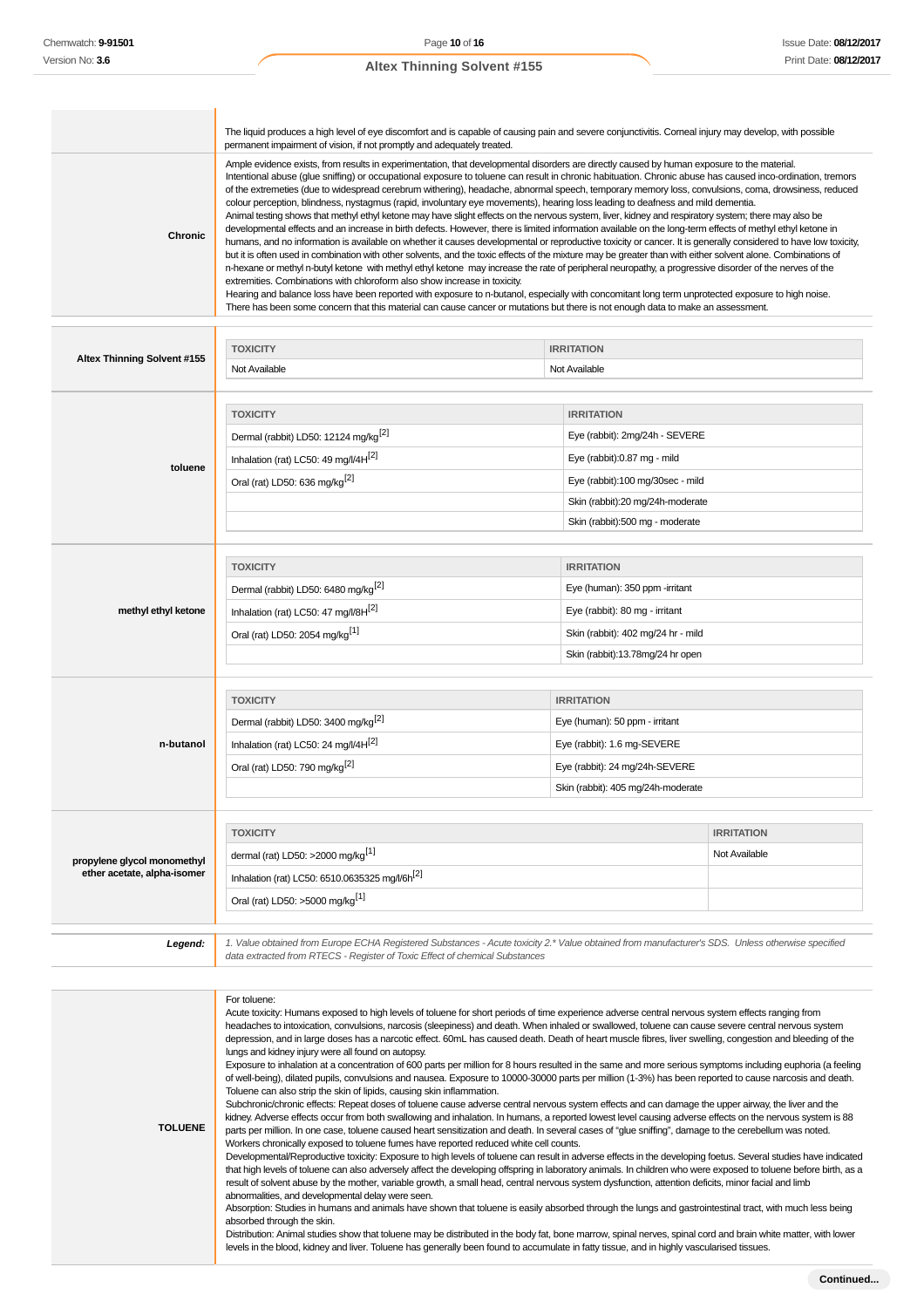|                                                                             | Metabolism: Inhaled or ingested toluene may be metabolized to benzyl alcohol, after which it is further oxidized to benzaldehyde and benzoic acid. Benzoic<br>acid is sometimes conjugated with glycine to form hippuric acid or reacted with glucuronic acid to form benzoyl glucuronide. O-cresol and p-cresol formed<br>by ring hydroxylation are considered minor metabolites.<br>Excretion: Toluene is mainly (60-70%) excreted through the urine as hippuric acid. Benzoyl glucuronide accounts for 10-20% of excretion, and unchanged<br>toluene through exhaled air also accounts for 10-20%. Excretion of hippuric acid is usually complete within 24 hours of exposure.                                                                                                                                                                                                                                                                                                                                                                                                                                                                                                                                                                                                                                                                                                                                                                                                                                                                                                                                                                                                                                                                                                                                                                                                                                                                                                                                                                                                                                                                                                                                                                                                                                                                                                                                                                                                                                                                                                                                                                                                                                                                                                                                                                                                                                                                                                                                                                                                                                                                                                                |                |  |
|-----------------------------------------------------------------------------|--------------------------------------------------------------------------------------------------------------------------------------------------------------------------------------------------------------------------------------------------------------------------------------------------------------------------------------------------------------------------------------------------------------------------------------------------------------------------------------------------------------------------------------------------------------------------------------------------------------------------------------------------------------------------------------------------------------------------------------------------------------------------------------------------------------------------------------------------------------------------------------------------------------------------------------------------------------------------------------------------------------------------------------------------------------------------------------------------------------------------------------------------------------------------------------------------------------------------------------------------------------------------------------------------------------------------------------------------------------------------------------------------------------------------------------------------------------------------------------------------------------------------------------------------------------------------------------------------------------------------------------------------------------------------------------------------------------------------------------------------------------------------------------------------------------------------------------------------------------------------------------------------------------------------------------------------------------------------------------------------------------------------------------------------------------------------------------------------------------------------------------------------------------------------------------------------------------------------------------------------------------------------------------------------------------------------------------------------------------------------------------------------------------------------------------------------------------------------------------------------------------------------------------------------------------------------------------------------------------------------------------------------------------------------------------------------------------------------------------------------------------------------------------------------------------------------------------------------------------------------------------------------------------------------------------------------------------------------------------------------------------------------------------------------------------------------------------------------------------------------------------------------------------------------------------------------|----------------|--|
| <b>N-BUTANOL</b>                                                            | Asthma-like symptoms may continue for months or even years after exposure to the material ends. This may be due to a non-allergic condition known as<br>reactive airways dysfunction syndrome (RADS) which can occur after exposure to high levels of highly irritating compound. Main criteria for diagnosing<br>RADS include the absence of previous airways disease in a non-atopic individual, with sudden onset of persistent asthma-like symptoms within minutes to<br>hours of a documented exposure to the irritant. Other criteria for diagnosis of RADS include a reversible airflow pattern on lung function tests, moderate to<br>severe bronchial hyperreactivity on methacholine challenge testing, and the lack of minimal lymphocytic inflammation, without eosinophilia. RADS (or<br>asthma) following an irritating inhalation is an infrequent disorder with rates related to the concentration of and duration of exposure to the irritating<br>substance. On the other hand, industrial bronchitis is a disorder that occurs as a result of exposure due to high concentrations of irritating substance (often<br>particles) and is completely reversible after exposure ceases. The disorder is characterized by difficulty breathing, cough and mucus production.<br>The material may produce severe irritation to the eye causing pronounced inflammation. Repeated or prolonged exposure to irritants may produce<br>conjunctivitis.<br>For n-butanol:<br>Acute toxicity: In animal testing, n-butanol (BA) was only slightly toxic, following exposure by swallowing, skin contact or irritation. Animal testing and<br>human experience suggest that n-butanol is moderately irritating to the skin but severely irritating to the eye. Human studies show that BA is not likely to<br>cause skin sensitization. Warning of exposure occurs before irritation of the nose, because n-butanol has an odour which can be detected below<br>concentration levels cause irritation.<br>Repeat dose toxicity: Animal testing showed temporarily reduction in activity and food intake following repeated exposure to BA, but otherwise there was no<br>evidence of chronic toxicity.<br>Reproductive toxicity: Several animal studies indicate BA does not possess reproductive toxicity, and does not affect fertility.<br>Developmental toxicity: BA only caused developmental changes and toxic effects on the foetus near or at levels that were toxic to the mother.<br>Genetic toxicity: Testing shows that BA does not possess genetic toxicity.<br>Cancer-causing potential: Based on negative results from testing for potential of n-butanol to cause mutations and chromosomal aberrations, BA has a very<br>small potential for causing cancer.                                                                                                                                                                                                                                                                                                                                                                                                                |                |  |
| PROPYLENE GLYCOL<br><b>MONOMETHYL ETHER</b><br><b>ACETATE, ALPHA-ISOMER</b> | For propylene glycol ethers (PGEs):<br>Typical propylene glycol ethers include propylene glycol n-butyl ether (PnB); dipropylene glycol n-butyl ether (DPnB); dipropylene glycol methyl ether<br>acetate (DPMA) and tripropylene glycol methyl ether (TPM).<br>Testing of a wide variety of propylene glycol ethers has shown that propylene glycol-based ethers are less toxic than some ethers of the ethylene series. The<br>common toxicities associated with the lower molecular weight homologues of the ethylene series, such as adverse effects on the reproductive organs, the<br>developing embryo and foetus, blood or thymus gland, are not seen with the commercial-grade propylene glycol ethers. In the ethylene series, metabolism<br>of the terminal hydroxyl group produces and alkoxyacetic acid. The reproductive and developmental toxicities of the lower molecular weight homologues in<br>the ethylene series are due specifically to the formation of methoxyacetic and ethoxyacetic acids.<br>Longer chain homologues in the ethylene series are not associated with reproductive toxicity, but can cause haemolysis in sensitive species, also through<br>formation of an alkoxyacetic acid. The predominant alpha isomer of all the PGEs (which is thermodynamically favoured during manufacture of PGEs) is a<br>secondary alcohol incapable of forming an alkoxypropionic acid. In contrast, beta-isomers are able to form the alkoxypropionic acids and these are linked to<br>birth defects (and possibly, haemolytic effects). The alpha isomer comprises more than 95% of the isomeric mixture in the commercial product, and<br>therefore PGEs show relatively little toxicity. One of the main metabolites of the propylene glycol ethers is propylene glycol, which is of low toxicity and<br>completely metabolized in the body.<br>As a class, PGEs have low acute toxicity via swallowing, skin exposure and inhalation. PnB and TPM are moderately irritating to the eyes, in animal testing,<br>while the remaining members of this category caused little or no eye irritation. None caused skin sensitization.<br>Animal testing showed that repeat dosing caused few adverse effects. Animal testing also shows that PGEs do not cause skin effects or reproductive<br>toxicity. Commercially available PGEs have not been shown to cause birth defects. Available instance indicates that propylene glycol ethers are unlikely to<br>possess genetic toxicity.<br>Animal testing shows that high concentrations (for example, 0.5%) are associated with birth defects but lower exposures have not been shown to cause<br>adverse effects.<br>The beta isomer of PGMEA comprises only 10% of the commercial material; the remaining 90% is alpha isomer. Hazard appears low, but emphasizes the<br>need for care in handling this chemical.<br>A BASF report (in ECETOC) showed that inhalation exposure to 545 ppm PGMEA (beta isomer) was associated with a teratogenic response in rabbits;<br>but exposure to 145 ppm and 36 ppm had no adverse effects. The beta isomer of PGMEA comprises only 10% of the commercial material, the remaining |                |  |
| <b>TOLUENE &amp; N-BUTANOL</b>                                              | The material may cause skin irritation after prolonged or repeated exposure and may produce on contact skin redness, swelling, the production of vesicles,<br>scaling and thickening of the skin.                                                                                                                                                                                                                                                                                                                                                                                                                                                                                                                                                                                                                                                                                                                                                                                                                                                                                                                                                                                                                                                                                                                                                                                                                                                                                                                                                                                                                                                                                                                                                                                                                                                                                                                                                                                                                                                                                                                                                                                                                                                                                                                                                                                                                                                                                                                                                                                                                                                                                                                                                                                                                                                                                                                                                                                                                                                                                                                                                                                                |                |  |
| <b>Acute Toxicity</b>                                                       | ✔<br>Carcinogenicity                                                                                                                                                                                                                                                                                                                                                                                                                                                                                                                                                                                                                                                                                                                                                                                                                                                                                                                                                                                                                                                                                                                                                                                                                                                                                                                                                                                                                                                                                                                                                                                                                                                                                                                                                                                                                                                                                                                                                                                                                                                                                                                                                                                                                                                                                                                                                                                                                                                                                                                                                                                                                                                                                                                                                                                                                                                                                                                                                                                                                                                                                                                                                                             | $\circledcirc$ |  |
| <b>Skin Irritation/Corrosion</b>                                            | ✔<br>Reproductivity                                                                                                                                                                                                                                                                                                                                                                                                                                                                                                                                                                                                                                                                                                                                                                                                                                                                                                                                                                                                                                                                                                                                                                                                                                                                                                                                                                                                                                                                                                                                                                                                                                                                                                                                                                                                                                                                                                                                                                                                                                                                                                                                                                                                                                                                                                                                                                                                                                                                                                                                                                                                                                                                                                                                                                                                                                                                                                                                                                                                                                                                                                                                                                              | ✔              |  |
| Serious Eye Damage/Irritation                                               | ✔<br><b>STOT - Single Exposure</b>                                                                                                                                                                                                                                                                                                                                                                                                                                                                                                                                                                                                                                                                                                                                                                                                                                                                                                                                                                                                                                                                                                                                                                                                                                                                                                                                                                                                                                                                                                                                                                                                                                                                                                                                                                                                                                                                                                                                                                                                                                                                                                                                                                                                                                                                                                                                                                                                                                                                                                                                                                                                                                                                                                                                                                                                                                                                                                                                                                                                                                                                                                                                                               | ✔              |  |
| <b>Respiratory or Skin</b><br>sensitisation                                 | $\circ$<br><b>STOT - Repeated Exposure</b>                                                                                                                                                                                                                                                                                                                                                                                                                                                                                                                                                                                                                                                                                                                                                                                                                                                                                                                                                                                                                                                                                                                                                                                                                                                                                                                                                                                                                                                                                                                                                                                                                                                                                                                                                                                                                                                                                                                                                                                                                                                                                                                                                                                                                                                                                                                                                                                                                                                                                                                                                                                                                                                                                                                                                                                                                                                                                                                                                                                                                                                                                                                                                       | ✔              |  |
| <b>Mutagenicity</b>                                                         | $\circledcirc$<br><b>Aspiration Hazard</b>                                                                                                                                                                                                                                                                                                                                                                                                                                                                                                                                                                                                                                                                                                                                                                                                                                                                                                                                                                                                                                                                                                                                                                                                                                                                                                                                                                                                                                                                                                                                                                                                                                                                                                                                                                                                                                                                                                                                                                                                                                                                                                                                                                                                                                                                                                                                                                                                                                                                                                                                                                                                                                                                                                                                                                                                                                                                                                                                                                                                                                                                                                                                                       | $\circledcirc$ |  |
|                                                                             |                                                                                                                                                                                                                                                                                                                                                                                                                                                                                                                                                                                                                                                                                                                                                                                                                                                                                                                                                                                                                                                                                                                                                                                                                                                                                                                                                                                                                                                                                                                                                                                                                                                                                                                                                                                                                                                                                                                                                                                                                                                                                                                                                                                                                                                                                                                                                                                                                                                                                                                                                                                                                                                                                                                                                                                                                                                                                                                                                                                                                                                                                                                                                                                                  |                |  |

Legend:  $\blacktriangleright$  - Data available but does not fill the criteria for classification<br>  $\blacktriangleright$  - Data available to make classification

 $\bigcirc$  – Data Not Available to make classification

# **SECTION 12 ECOLOGICAL INFORMATION**

**Toxicity Altex Thinning Solvent #155 ENDPOINT TEST DURATION (HR) SPECIES VALUE SOURCE** Not Available Not Available Not Available Not Available Not Available **toluene ENDPOINT TEST DURATION (HR) SPECIES VALUE SOURCE** LC50 96 Fish 0.0073mg/L 4 EC50 48 Crustacea Crustacea 3.78mg/L 5 EC50 72 Algae or other aquatic plants 12.5mg/L 4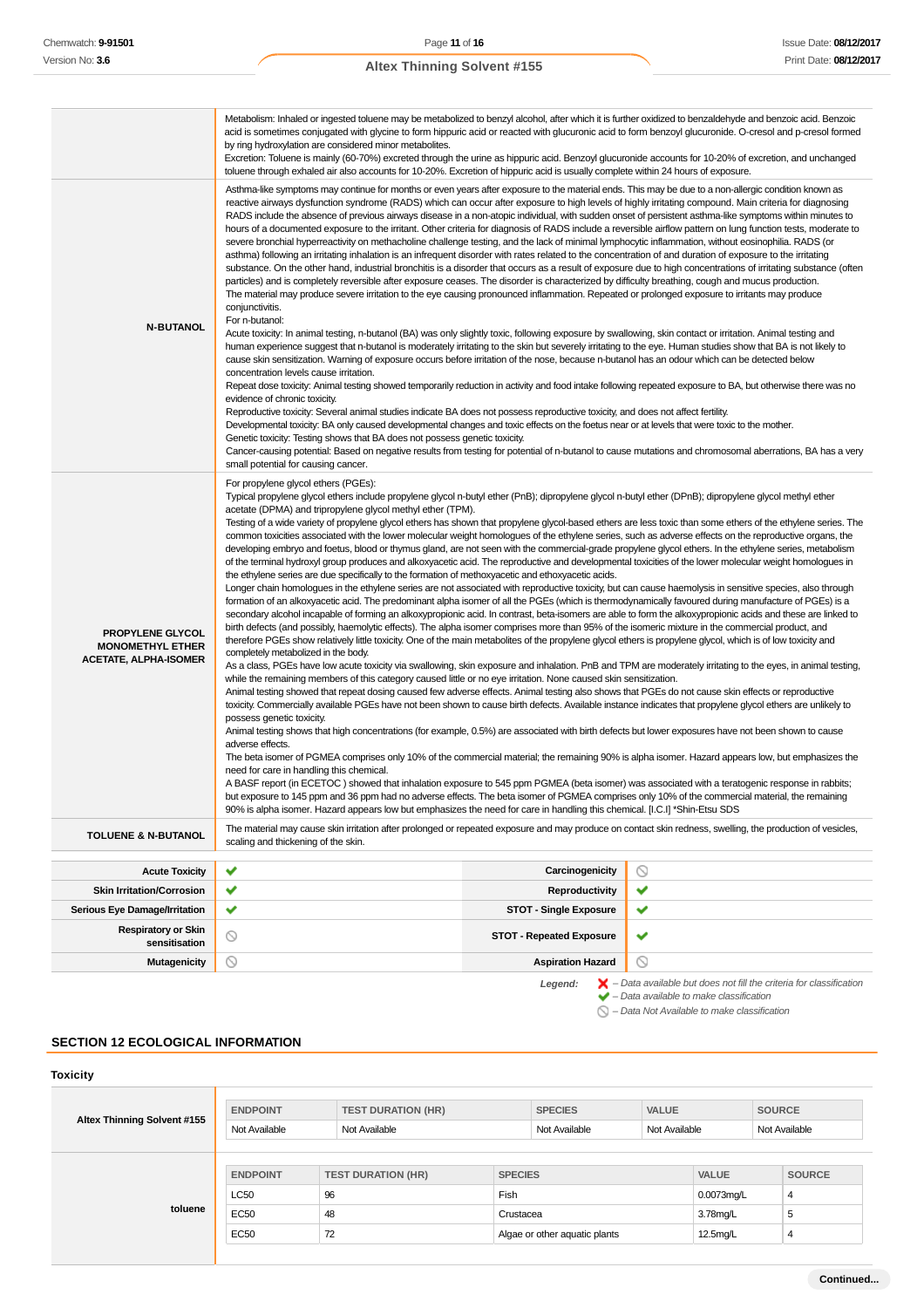| <b>NOEC</b><br><b>ENDPOINT</b><br><b>LC50</b> | 168<br><b>TEST DURATION (HR)</b> | Crustacea      |                |                                                                                                 | $0.74$ mg/L  | 5                                                              |
|-----------------------------------------------|----------------------------------|----------------|----------------|-------------------------------------------------------------------------------------------------|--------------|----------------------------------------------------------------|
|                                               |                                  |                |                |                                                                                                 |              |                                                                |
|                                               |                                  |                |                |                                                                                                 |              |                                                                |
|                                               |                                  | <b>SPECIES</b> |                |                                                                                                 | <b>VALUE</b> | <b>SOURCE</b>                                                  |
|                                               | 96                               | Fish           |                |                                                                                                 | >400mg/L     | 4                                                              |
| <b>EC50</b>                                   | 48                               | Crustacea      |                |                                                                                                 | 308mg/L      | $\overline{2}$                                                 |
| EC50                                          | 96                               |                |                |                                                                                                 | >500mg/L     | 4                                                              |
| <b>NOEC</b>                                   | 48                               | Crustacea      |                |                                                                                                 | 68mg/L       | $\overline{2}$                                                 |
|                                               |                                  |                |                |                                                                                                 |              |                                                                |
| <b>ENDPOINT</b>                               | <b>TEST DURATION (HR)</b>        | <b>SPECIES</b> |                |                                                                                                 | VALUE        | <b>SOURCE</b>                                                  |
| <b>LC50</b>                                   | 96                               | Fish           |                |                                                                                                 | 100.000mg/L  | 4                                                              |
| <b>EC50</b>                                   | 48                               | Crustacea      |                |                                                                                                 | >500mg/L     | $\mathbf{1}$                                                   |
| <b>EC50</b>                                   | 96                               |                |                |                                                                                                 | 225mg/L      | $\overline{2}$                                                 |
| <b>BCF</b>                                    | 24                               | Fish           |                |                                                                                                 | 921mg/L      | 4                                                              |
| EC <sub>3</sub>                               | 192                              |                |                |                                                                                                 | $>=100$ mg/L | $\mathbf{1}$                                                   |
| <b>NOEC</b>                                   | 48                               | Crustacea      |                |                                                                                                 | 415mg/L      | $\overline{2}$                                                 |
|                                               |                                  |                |                |                                                                                                 |              |                                                                |
| <b>ENDPOINT</b>                               | <b>TEST DURATION (HR)</b>        |                | <b>SPECIES</b> |                                                                                                 |              | <b>SOURCE</b>                                                  |
| <b>LC50</b>                                   | 96                               |                | Fish           |                                                                                                 |              | $\mathbf{1}$                                                   |
| <b>EC50</b>                                   | 48                               |                | Crustacea      |                                                                                                 |              | $\mathbf{1}$                                                   |
| EC <sub>0</sub>                               | 24                               |                | Crustacea      |                                                                                                 |              | $\mathbf{1}$                                                   |
| <b>NOEC</b>                                   | 336                              |                | Fish           |                                                                                                 |              | $\overline{2}$                                                 |
|                                               |                                  |                |                | Algae or other aquatic plants<br>Algae or other aquatic plants<br>Algae or other aquatic plants |              | VALUE<br>$=100$ mg/L<br>$=408$ mg/L<br>$=500$ mg/L<br>47.5mg/L |

(Japan) - Bioconcentration Data 7. METI (Japan) - Bioconcentration Data 8. Vendor Data

For Aromatic Substances Series:

Environmental Fate: Large, molecularly complex polycyclic aromatic hydrocarbons, or PAHs, are persistent in the environment longer than smaller PAHs.

Atmospheric Fate: PAHs are 'semi-volatile substances" which can move between the atmosphere and the Earth's surface in repeated, temperature-driven cycles of deposition and volatilization. Terrestrial Fate: BTEX compounds have the potential to move through soil and contaminate ground water, and their vapors are highly flammable and explosive.

Ecotoxicity - Within an aromatic series, acute toxicity increases with increasing alkyl substitution on the aromatic nucleus. The order of most toxic to least in a study using grass shrimp and brown shrimp was dimethylnaphthalenes > methylnaphthalenes >naphthalenes. Anthrcene is a phototoxic PAH. UV light greatly increases the toxicity of anthracene to bluegill sunfish. Biological resources in strong sunlight are at more risk than those that are not. PAHs in general are more frequently associated with chronic risks.

For Methyl Ethyl Ketone: log Kow: 0.26-0.69; log Koc: 0.69; Koc: 34; Half-life (hr) air: 2.3; Half-life (hr) H2O surface water: 72-288; Henry's atm m3 /mol: 1.05E-05; BOD 5: 1.5-2.24, 46%; COD: 2.2-2.31, 100%; ThOD: 2.44;

BCF: 1.

Environmental Fate: Terrestrial Fate - Measured Koc values of 29 and 34 were obtained for methyl ethyl ketone in silt loams. Methyl ethyl ketone is expected to have very high mobility in soil. Volatilization of methyl ethyl ketone from moist and dry soil surfaces is expected. The volatilization half-life of methyl ethyl ketone from silt and sandy loams was measured as 4.9 days. Methyl ethyl ketone is expected to biodegrade under both aerobic and anaerobic conditions.

Aquatic Fate: Methyl ethyl ketone is not expected to adsorb to suspended solids and sediment in water and is expected to volatilize from water surfaces. Estimated half-lives for a model river and model lake are 19 and 197, hours respectively. Bioconcentration is expected to be low in aquatic systems.

Atmospheric Fate: Methyl ethyl ketone will exist solely as a vapour in the ambient atmosphere. Vapour-phase methyl ethyl ketone is degraded in the atmosphere by reaction with photochemicallyproduced hydroxyl radicals; the half-life for this reaction in air is estimated to be about 14 days. Methyl ethyl ketone is also expected to undergo photodecomposition in the atmosphere by natural sunlight.

Ecotoxicity: Methyl ethyl ketone is not acutely toxic to fish, specifically, bluegill sunfish, guppy, goldfish, fathead minnow, mosquito fish, Daphnia magna water fleas and brine shrimp. For Ketones: Ketones, unless they are alpha, beta--unsaturated ketones, can be considered as narcosis or baseline toxicity compounds.

Aquatic Fate: Hydrolysis of ketones in water is thermodynamically favourable only for low molecular weight ketones. Reactions with water are reversible with no permanent change in the structure of the ketone substrate. Ketones are stable to water under ambient environmental conditions. When pH levels are greater than 10, condensation reactions can occur which produce higher molecular weight products. Under ambient conditions of temperature, pH, and low concentration, these condensation reactions are unfavourable. Based on its reactions in air, it seems likely that ketones undergo photolysis in water.

Terrestrial Fate: It is probable that ketones will be biodegraded by micro-organisms in soil and water.

Ecotoxicity: Ketones are unlikely to bioconcentrate or biomagnify.

For Toluene: log Kow : 2.1-3; log Koc : 1.12-2.85; Koc : 37-260; log Kom : 1.39-2.89; Half-life (hr) air : 2.4-104; Half-life (hr) H2O surface water : 5.55-528; Half-life (hr) H2O ground : 168-2628; Half-life (hr) soil : <48-240; Henry's Pa m3 /mol : 518-694; Henry's atm m3 /mol : 5.94; E-03BOD 5 0.86-2.12, 5%COD - 0.7-2.52,21-27%; ThOD - 3.13 ; BCF - 1.67-380; log BCF - 0.22-3.28.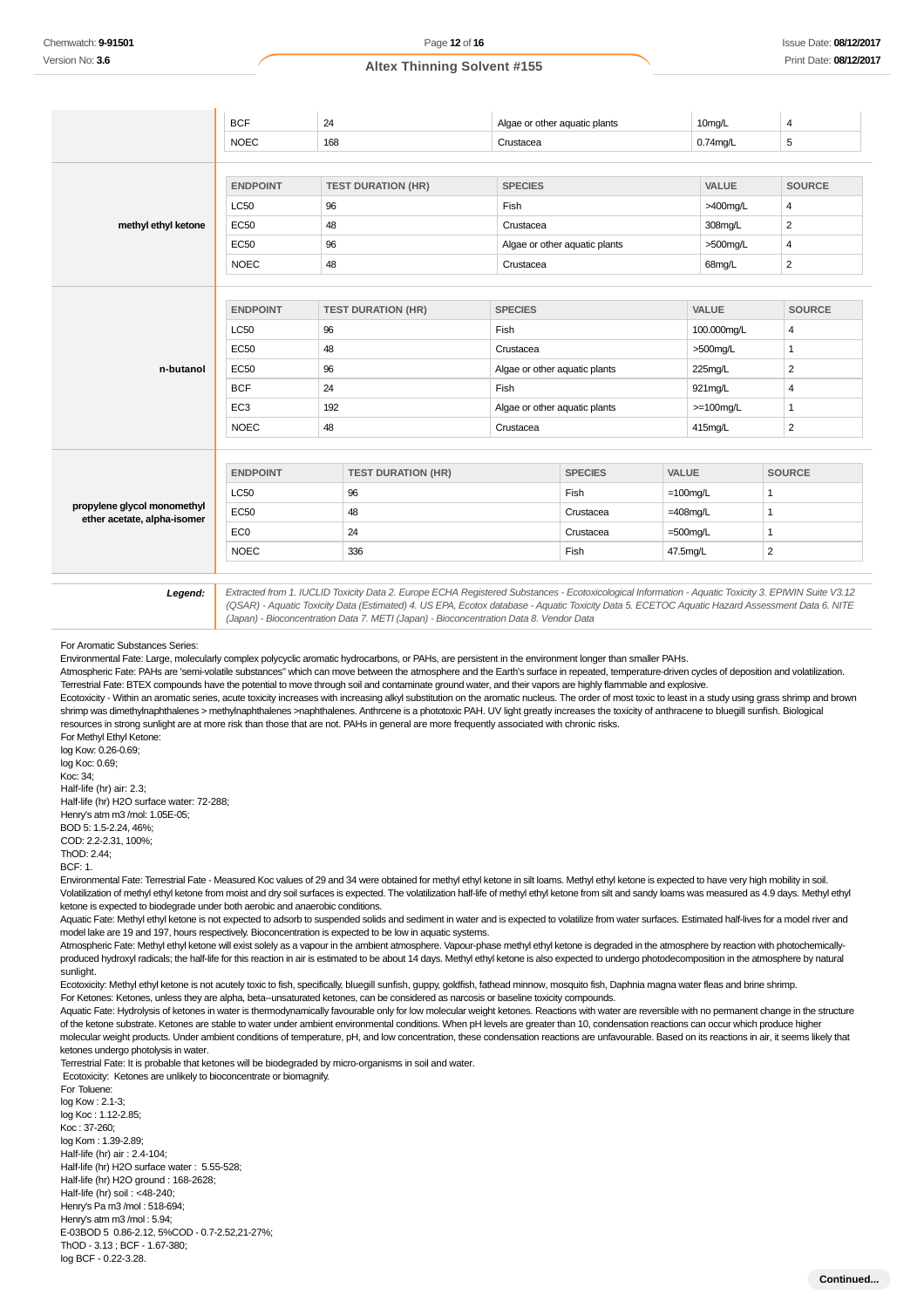Atmospheric Fate: The majority of toluene evaporates to the atmosphere from the water and soil. The main degradation pathway for toluene in the atmosphere is reaction with photochemically produced hydroxyl radicals. The estimated atmospheric half life for toluene is about 13 hours. Toluene is also oxidized by reactions with atmospheric nitrogen dioxide, oxygen, and ozone, but these are minor degradation pathways. Photolysis is not considered a significant degradative pathway for toluene.

Terrestrial Fate: Toluene is moderately retarded by adsorption to soils rich in organic material, therefore, transport to ground water is dependent on soil composition. In unsaturated topsoil containing organic material, it has been estimated that 97% of the toluene is adsorbed to the soil and only about 2% is in the soil-water phase and transported with flowing groundwater. There is little retardation in sandy soils and 2-13% of the toluene was estimated to migrate with flowing water; the remainder was volatilized, biodegraded, or unaccounted for. In saturated deep soils with no soil-air phase, about 48% may be transported with flowing groundwater. In surface soil, volatilization to air is an important fate process for toluene. In the environment, biodegradation of toluene to carbon dioxide occurs with a typical half life of 1-7 days.

Aquatic Fate: An important fate process for toluene is volatilization, the rate of which depends on the amount of turbulence in the surface water. The volatilization of toluene from static water has a half life of 1-16 days, whereas from turbulent water the half life is 5-6 hours. Degradation of toluene in surface water occurs primarily by biodegradation with a half life of less than one day under favorable conditions (presence of microorganisms, microbial adaptation, and optimum temperature). Biodegradation also occurs in shallow groundwater and in salt water (at a reduced rate). No data are available on anaerobic degradation of toluene in deep ground water conditions where aerobic degradation would be minimal.

Ecotoxicity: Bioaccumulation in the food chain is predicted to be low. Toluene has moderate acute toxicity to aquatic organisms. Toluene is, on the average, slightly toxic to fathead minnow, guppies and goldfish and not acutely toxic to bluegill or channel catfish and crab. Toluene, on the average, is slightly toxic to crustaceans specifically, shrimp species including grass shrimp and daggerblade grass shrimp. Toluene has a negative effect on green algae during their growth phase.

**DO NOT** discharge into sewer or waterways.

#### **Persistence and degradability**

| Ingredient                                                 | Persistence: Water/Soil     | Persistence: Air               |
|------------------------------------------------------------|-----------------------------|--------------------------------|
| toluene                                                    | LOW (Half-life $= 28$ days) | LOW (Half-life $=$ 4.33 days)  |
| methyl ethyl ketone                                        | LOW (Half-life $= 14$ days) | LOW (Half-life = $26.75$ days) |
| n-butanol                                                  | LOW (Half-life $=$ 54 days) | LOW (Half-life = 3.65 days)    |
| propylene glycol monomethyl ether<br>acetate, alpha-isomer | <b>LOW</b>                  | LOW                            |

#### **Bioaccumulative potential**

| Ingredient                                                 | <b>Bioaccumulation</b> |
|------------------------------------------------------------|------------------------|
| toluene                                                    | LOW (BCF $= 90$ )      |
| methyl ethyl ketone                                        | LOW (LogKOW = $0.29$ ) |
| n-butanol                                                  | LOW (BCF = $0.64$ )    |
| propylene glycol monomethyl ether<br>acetate, alpha-isomer | LOW (LogKOW = $0.56$ ) |

# **Mobility in soil**

| Ingredient                                                 | <b>Mobility</b>         |
|------------------------------------------------------------|-------------------------|
| toluene                                                    | LOW ( $KOC = 268$ )     |
| methyl ethyl ketone                                        | MEDIUM (KOC = $3.827$ ) |
| n-butanol                                                  | $MEDIUM (KOC = 2.443)$  |
| propylene glycol monomethyl ether<br>acetate, alpha-isomer | $HIGH (KOC = 1.838)$    |

## **SECTION 13 DISPOSAL CONSIDERATIONS**

| Waste treatment methods      |                                                                                                                                                                                                                                                                                                                                                                                                                                                                                                                                                                                                                                                                                                                                                                                                                                                                                                                                                                                                                                                                                                                                                                                                                                                                                                                                                                                                                                                                                                                                                                                                                                                                                                                                                                                                                                                                                                                                                                                                                                                                                                                                                                                                                                                                                                            |
|------------------------------|------------------------------------------------------------------------------------------------------------------------------------------------------------------------------------------------------------------------------------------------------------------------------------------------------------------------------------------------------------------------------------------------------------------------------------------------------------------------------------------------------------------------------------------------------------------------------------------------------------------------------------------------------------------------------------------------------------------------------------------------------------------------------------------------------------------------------------------------------------------------------------------------------------------------------------------------------------------------------------------------------------------------------------------------------------------------------------------------------------------------------------------------------------------------------------------------------------------------------------------------------------------------------------------------------------------------------------------------------------------------------------------------------------------------------------------------------------------------------------------------------------------------------------------------------------------------------------------------------------------------------------------------------------------------------------------------------------------------------------------------------------------------------------------------------------------------------------------------------------------------------------------------------------------------------------------------------------------------------------------------------------------------------------------------------------------------------------------------------------------------------------------------------------------------------------------------------------------------------------------------------------------------------------------------------------|
| Product / Packaging disposal | • Containers may still present a chemical hazard/ danger when empty.<br>Return to supplier for reuse/ recycling if possible.<br>Otherwise:<br>If container can not be cleaned sufficiently well to ensure that residuals do not remain or if the container cannot be used to store the same product, then<br>puncture containers, to prevent re-use, and bury at an authorised landfill.<br>▶ Where possible retain label warnings and SDS and observe all notices pertaining to the product.<br>Legislation addressing waste disposal requirements may differ by country, state and/ or territory. Each user must refer to laws operating in their area. In<br>some areas, certain wastes must be tracked.<br>A Hierarchy of Controls seems to be common - the user should investigate:<br>$\triangleright$ Reduction<br>$\blacktriangleright$ Reuse<br>$\triangleright$ Recycling<br>• Disposal (if all else fails)<br>This material may be recycled if unused, or if it has not been contaminated so as to make it unsuitable for its intended use. If it has been contaminated, it may<br>be possible to reclaim the product by filtration, distillation or some other means. Shelf life considerations should also be applied in making decisions of this<br>type. Note that properties of a material may change in use, and recycling or reuse may not always be appropriate.<br>DO NOT allow wash water from cleaning or process equipment to enter drains.<br>It may be necessary to collect all wash water for treatment before disposal.<br>In all cases disposal to sewer may be subject to local laws and regulations and these should be considered first.<br>$\blacktriangleright$ Where in doubt contact the responsible authority.<br>Recycle wherever possible.<br>• Consult manufacturer for recycling options or consult local or regional waste management authority for disposal if no suitable treatment or disposal<br>facility can be identified.<br>• Dispose of by: burial in a land-fill specifically licensed to accept chemical and / or pharmaceutical wastes or Incineration in a licensed apparatus (after<br>admixture with suitable combustible material).<br>• Decontaminate empty containers. Observe all label safeguards until containers are cleaned and destroyed. |

Ensure that the disposal of material is carried out in accordance with Hazardous Substances (Disposal) Regulations 2001.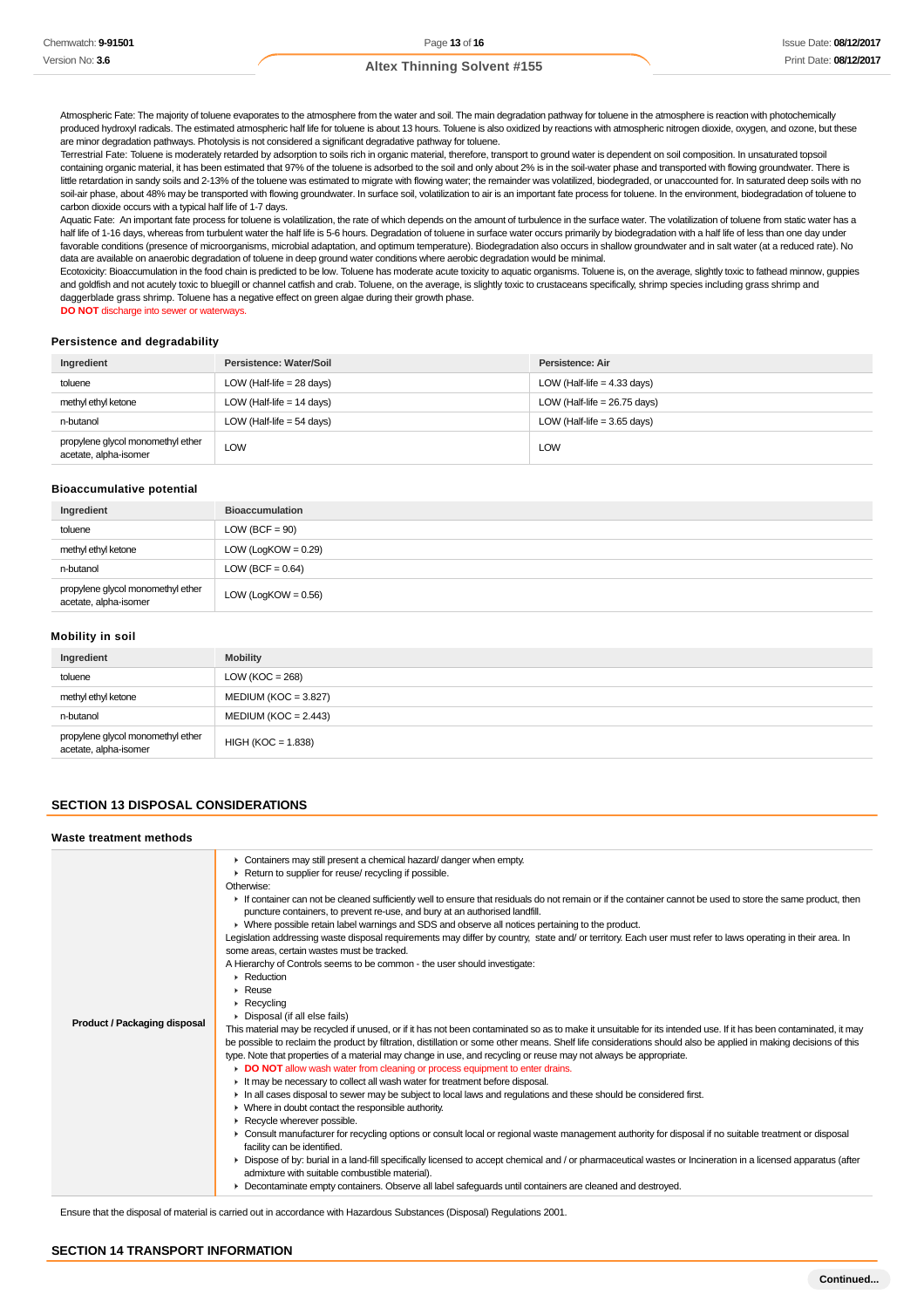# **Labels Required**

| <b>Marine Pollutant</b> | $\overline{\phantom{a}}$ NO |
|-------------------------|-----------------------------|
| <b>HAZCHEM</b>          | $-3YE$                      |

# **Land transport (UN)**

| <b>UN number</b>             | 1263                                                                                                                                                                                          |  |  |
|------------------------------|-----------------------------------------------------------------------------------------------------------------------------------------------------------------------------------------------|--|--|
| UN proper shipping name      | PAINT (including paint, lacquer, enamel, stain, shellac, varnish, polish, liquid filler and liquid lacquer base) or PAINT RELATED MATERIAL (including<br>paint thinning or reducing compound) |  |  |
| Transport hazard class(es)   | Class<br>3<br>Subrisk<br>Not Applicable                                                                                                                                                       |  |  |
| Packing group                | $\mathbf{I}$                                                                                                                                                                                  |  |  |
| <b>Environmental hazard</b>  | Not Applicable                                                                                                                                                                                |  |  |
| Special precautions for user | Special provisions<br>163; 367<br>5L<br>Limited quantity                                                                                                                                      |  |  |

# **Air transport (ICAO-IATA / DGR)**

| <b>UN number</b>             | 1263                                                                                                                                                                                         |                                                                                                             |                                                                  |  |
|------------------------------|----------------------------------------------------------------------------------------------------------------------------------------------------------------------------------------------|-------------------------------------------------------------------------------------------------------------|------------------------------------------------------------------|--|
| UN proper shipping name      | Paint (including paint, lacquer, enamel, stain, shellac, varnish, polish, liquid filler and liquid lacquer base); Paint related material (including paint thinning<br>or reducing compounds) |                                                                                                             |                                                                  |  |
| Transport hazard class(es)   | <b>ICAO/IATA Class</b><br>ICAO / IATA Subrisk<br><b>ERG Code</b>                                                                                                                             | 3<br>Not Applicable<br>3L                                                                                   |                                                                  |  |
| Packing group                | $\mathbf{H}$                                                                                                                                                                                 |                                                                                                             |                                                                  |  |
| <b>Environmental hazard</b>  | Not Applicable                                                                                                                                                                               |                                                                                                             |                                                                  |  |
| Special precautions for user | Special provisions<br>Cargo Only Packing Instructions<br>Cargo Only Maximum Qty / Pack<br>Passenger and Cargo Packing Instructions<br>Passenger and Cargo Maximum Qty / Pack                 | Passenger and Cargo Limited Quantity Packing Instructions<br>Passenger and Cargo Limited Maximum Qty / Pack | A3 A72 A192<br>364<br>60L<br>353<br>5L<br>Y341<br>1 <sub>L</sub> |  |

# **Sea transport (IMDG-Code / GGVSee)**

| <b>UN number</b>             | 1263                                                                                                                                                                                          |  |  |
|------------------------------|-----------------------------------------------------------------------------------------------------------------------------------------------------------------------------------------------|--|--|
| UN proper shipping name      | PAINT (including paint, lacquer, enamel, stain, shellac, varnish, polish, liquid filler and liquid lacquer base) or PAINT RELATED MATERIAL (including<br>paint thinning or reducing compound) |  |  |
| Transport hazard class(es)   | 3<br><b>IMDG Class</b><br>Not Applicable<br><b>IMDG Subrisk</b>                                                                                                                               |  |  |
| Packing group                | $\mathbf{I}$                                                                                                                                                                                  |  |  |
| <b>Environmental hazard</b>  | Not Applicable                                                                                                                                                                                |  |  |
| Special precautions for user | $F-E$ , S-E<br><b>EMS Number</b><br>163 367<br>Special provisions<br>Limited Quantities   5 L                                                                                                 |  |  |

**Transport in bulk according to Annex II of MARPOL and the IBC code** Not Applicable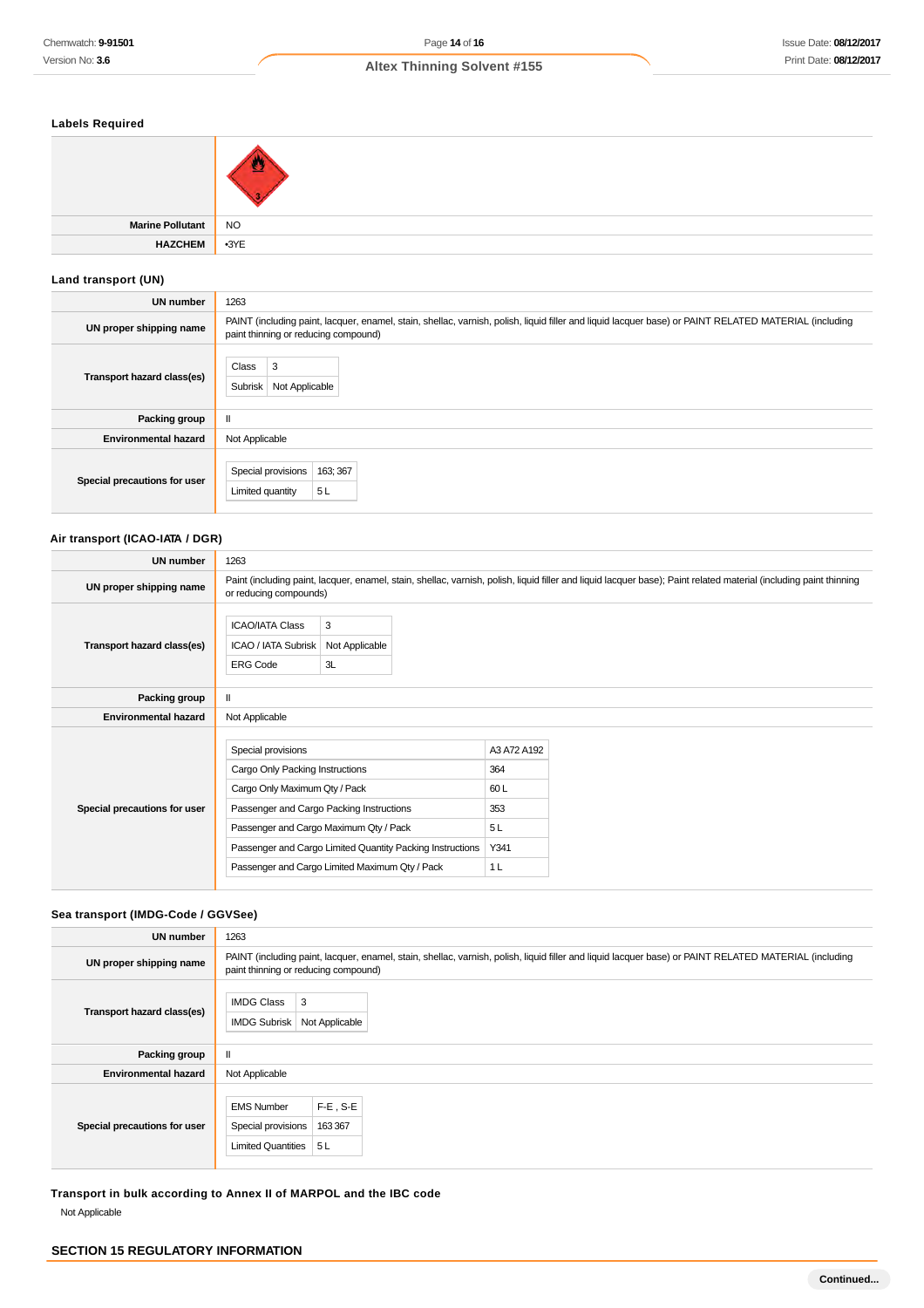## **Safety, health and environmental regulations / legislation specific for the substance or mixture**

This substance is to be managed using the conditions specified in an applicable Group Standard

| <b>HSR Number</b>                                                                                            | <b>Group Standard</b>                                                             |                                                |
|--------------------------------------------------------------------------------------------------------------|-----------------------------------------------------------------------------------|------------------------------------------------|
| HSR002662                                                                                                    | Surface Coatings and Colourants (Flammable) Group Standard 2006                   |                                                |
|                                                                                                              | TOLUENE(108-88-3) IS FOUND ON THE FOLLOWING REGULATORY LISTS                      |                                                |
| International Agency for Research on Cancer (IARC) - Agents Classified by the IARC                           |                                                                                   | New Zealand Inventory of Chemicals (NZIoC)     |
| Monographs                                                                                                   |                                                                                   | New Zealand Workplace Exposure Standards (WES) |
| New Zealand Hazardous Substances and New Organisms (HSNO) Act - Classification of<br>Chemicals               |                                                                                   |                                                |
| METHYL ETHYL KETONE(78-93-3) IS FOUND ON THE FOLLOWING REGULATORY LISTS                                      |                                                                                   |                                                |
| New Zealand Hazardous Substances and New Organisms (HSNO) Act - Classification of<br>Chemicals               |                                                                                   | New Zealand Workplace Exposure Standards (WES) |
| New Zealand Inventory of Chemicals (NZIoC)                                                                   |                                                                                   |                                                |
|                                                                                                              | N-BUTANOL(71-36-3) IS FOUND ON THE FOLLOWING REGULATORY LISTS                     |                                                |
| New Zealand Hazardous Substances and New Organisms (HSNO) Act - Classification of<br>Chemicals               |                                                                                   | New Zealand Workplace Exposure Standards (WES) |
| New Zealand Inventory of Chemicals (NZIoC)                                                                   |                                                                                   |                                                |
| PROPYLENE GLYCOL MONOMETHYL ETHER ACETATE, ALPHA-ISOMER(108-65-6) IS FOUND ON THE FOLLOWING REGULATORY LISTS |                                                                                   |                                                |
| Chemicals                                                                                                    | New Zealand Hazardous Substances and New Organisms (HSNO) Act - Classification of | New Zealand Inventory of Chemicals (NZIoC)     |

# **Location Test Certificate**

Subject to Regulation 55 of the Hazardous Substances (Classes 1 to 5 Controls) Regulations, a location test certificate is required when quantity greater than or equal to those indicated below are present.

| <b>Hazard Class</b> | Quantity beyond which controls apply for closed<br>containers | Quantity beyond which controls apply when use occurring in open<br>containers |
|---------------------|---------------------------------------------------------------|-------------------------------------------------------------------------------|
| 3.1B                | 100 L in containers greater than 5 L                          | 50L                                                                           |
|                     | 250 L in containers up to and including 5 L                   | 50L                                                                           |

### **Approved Handler**

Subject to Regulation 56 of the Hazardous Substances (Classes 1 to 5 Controls) Regulations and Regulation 9 of the Hazardous Substances (Classes 6, 8, and 9 Controls) Regulations, the substance must be under the personal control of an Approved Handler when present in a quantity greater than or equal to those indicated below.

| <b>Class of substance</b> | Quantities                                         |
|---------------------------|----------------------------------------------------|
| 3.1B                      | 250 L (when in containers greater than 5 L)        |
|                           | 500 L (when in containers up to and including 5 L) |

Refer Group Standards for further information

## **Tracking Requirements**

## Not Applicable

| <b>National Inventory</b>     | <b>Status</b>                                                                                                                                                                              |
|-------------------------------|--------------------------------------------------------------------------------------------------------------------------------------------------------------------------------------------|
| Australia - AICS              | Υ                                                                                                                                                                                          |
| Canada - DSL                  | Y                                                                                                                                                                                          |
| Canada - NDSL                 | N (toluene; propylene glycol monomethyl ether acetate, alpha-isomer; n-butanol; methyl ethyl ketone)                                                                                       |
| China - IECSC                 | $\vee$                                                                                                                                                                                     |
| Europe - EINEC / ELINCS / NLP | Y                                                                                                                                                                                          |
| Japan - ENCS                  | Y                                                                                                                                                                                          |
| Korea - KECI                  | Υ                                                                                                                                                                                          |
| New Zealand - NZIoC           | Υ                                                                                                                                                                                          |
| Philippines - PICCS           | Y                                                                                                                                                                                          |
| USA - TSCA                    | Υ                                                                                                                                                                                          |
| Legend:                       | $Y = All$ ingredients are on the inventory<br>N = Not determined or one or more ingredients are not on the inventory and are not exempt from listing(see specific ingredients in brackets) |

# **SECTION 16 OTHER INFORMATION**

# **Other information**

# **Ingredients with multiple cas numbers**

| Name                                                       | AS No                             |
|------------------------------------------------------------|-----------------------------------|
| propylene glycol monomethyl ether<br>acetate, alpha-isomer | 108-65-6, 84540-57-8, 142300-82-1 |
|                                                            |                                   |

Classification of the preparation and its individual components has drawn on official and authoritative sources as well as independent review by the Chemwatch Classification committee using available literature references.